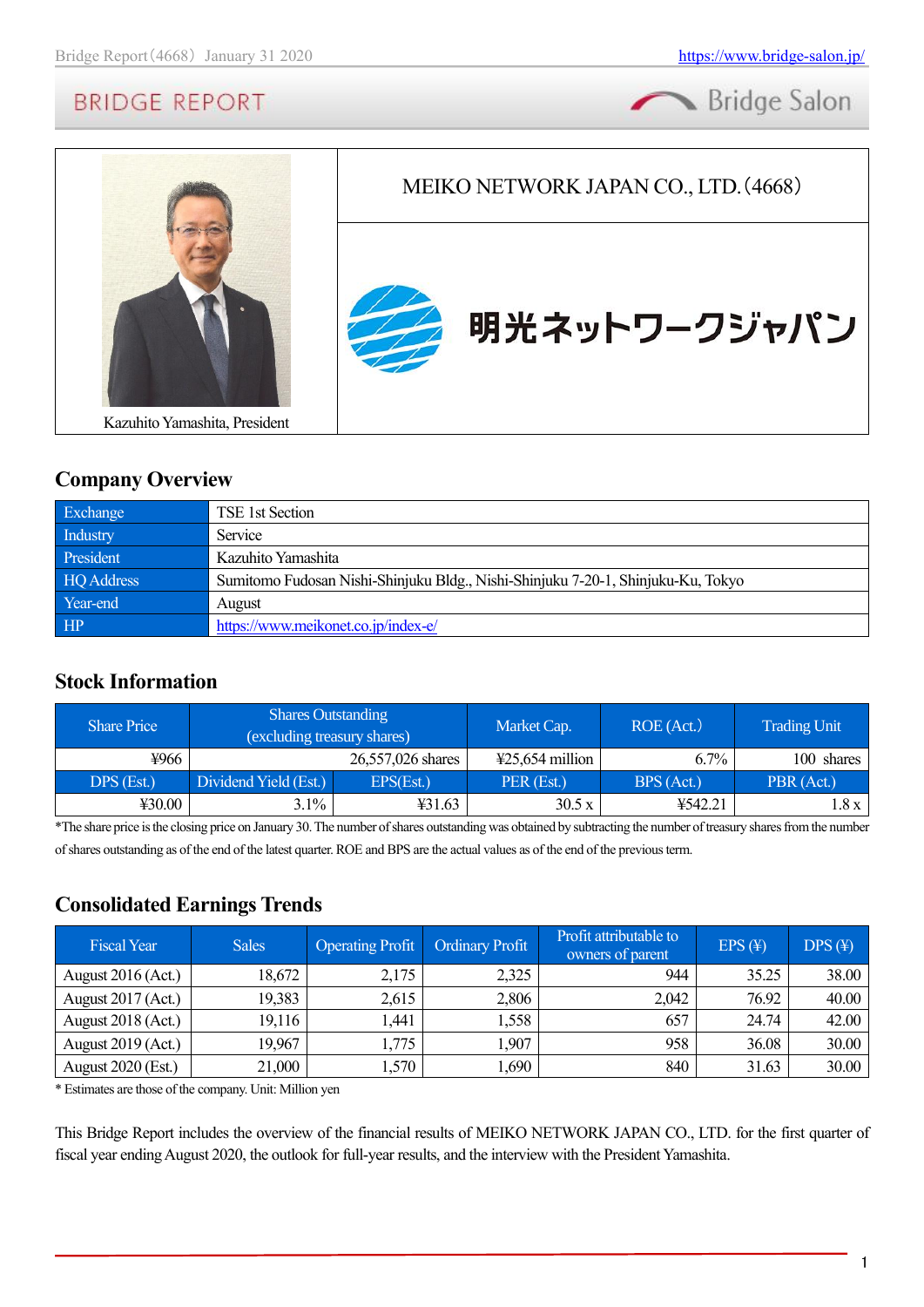

### **Table of Contents**

#### [Key Points](#page-1-0)

[1. Company Overview](#page-1-1) [2. The First Quarter of Fiscal Year ending August 2020 Earnings Results](#page-4-0) [3. Fiscal Year ending August 2020 Earnings Forecasts](#page-8-0) [4. Interview with President Yamashita](#page-9-0)

[5. Conclusions](#page-16-0)

[<Reference: Regarding Corporate Governance>](#page-16-1)

### <span id="page-1-0"></span>**Key Points**

- ⚫ **Amid the declining birthrate, the tutoring market is growing, and MEIKO NETWORK JAPAN is a pioneer boasting the largest share in this market. The company is developing independent personnel who can create their own paths proactively, by teaching how to study rather than drilling them. In the Meiko Gijuku business, which is the mainstay, the company runs the private tutoring Meiko Gijuku schools directly and with a franchise system nationwide, and also operates the after-school childcare business, the Japanese language school business for international students via a subsidiary, etc.**
- ⚫ **For 1Qof FYending August 2020, sales grew 3.3% year on year while operating profit declined 23.8% year on year, almost as estimated. There is no revision to the earnings forecast for the first half or the full year, and it is estimated that sales will rise 5.2% year on year while operating profit will decline 11.6% year on year. Sales are projected to increase mainly in the Meiko Gijuku business and the after-school childcare business, but the company will bear upfront investments amounting to 400 million yen for the development of information systems and ICT contents, English-language businesses, and a new tutoring school business. As for dividends, the company plans to pay an interim dividend of 15 yen/share and a term-end dividend of 15 yen/share for 30 yen/share (the estimated payout ratio: 94.8%).**
- ⚫ **In October last year, the company formed alliances with SPRIXCo., Ltd. (securities code: 7030) and tyotto Inc.(Kawasakishi, Kanagawa Prefecture). These two companies and Meiko Gijuku share the ethos of self-learning. The company offers Self-learning RED by fusing the private tutoring class operation system utilizing the educational IT of SPRIX without relying on lecturers, the know-how to operate private tutoring schools and franchise business, which is a strength of the company. Furthermore, the company plans to combine the coaching know-how of tyotto Inc., learning management apps, and active learning contents, run "tyotto juku" (tyotto schools), and expand its share in the private tutoring school market. We would like to expect from their future developments.**

### <span id="page-1-1"></span>**1. Company Overview**

MEIKO NETWORK JAPAN is a top-brand enterprise running the private tutoring school Meiko Gijuku as a pioneer in private tutoring since the start of its business in 1984. Private tutoring is attracting a lot of attention as a method for nurturing a sense of independence, autonomy, and creativity of children, and the company operates Meiko Gijuku directly and with a franchise system around Japan. In addition, the company conducts a broad range of businesses, including the after-school childcare business, the Japanese language school business, the school support business, etc. via subsidiaries while focusing on the fields of education and culture.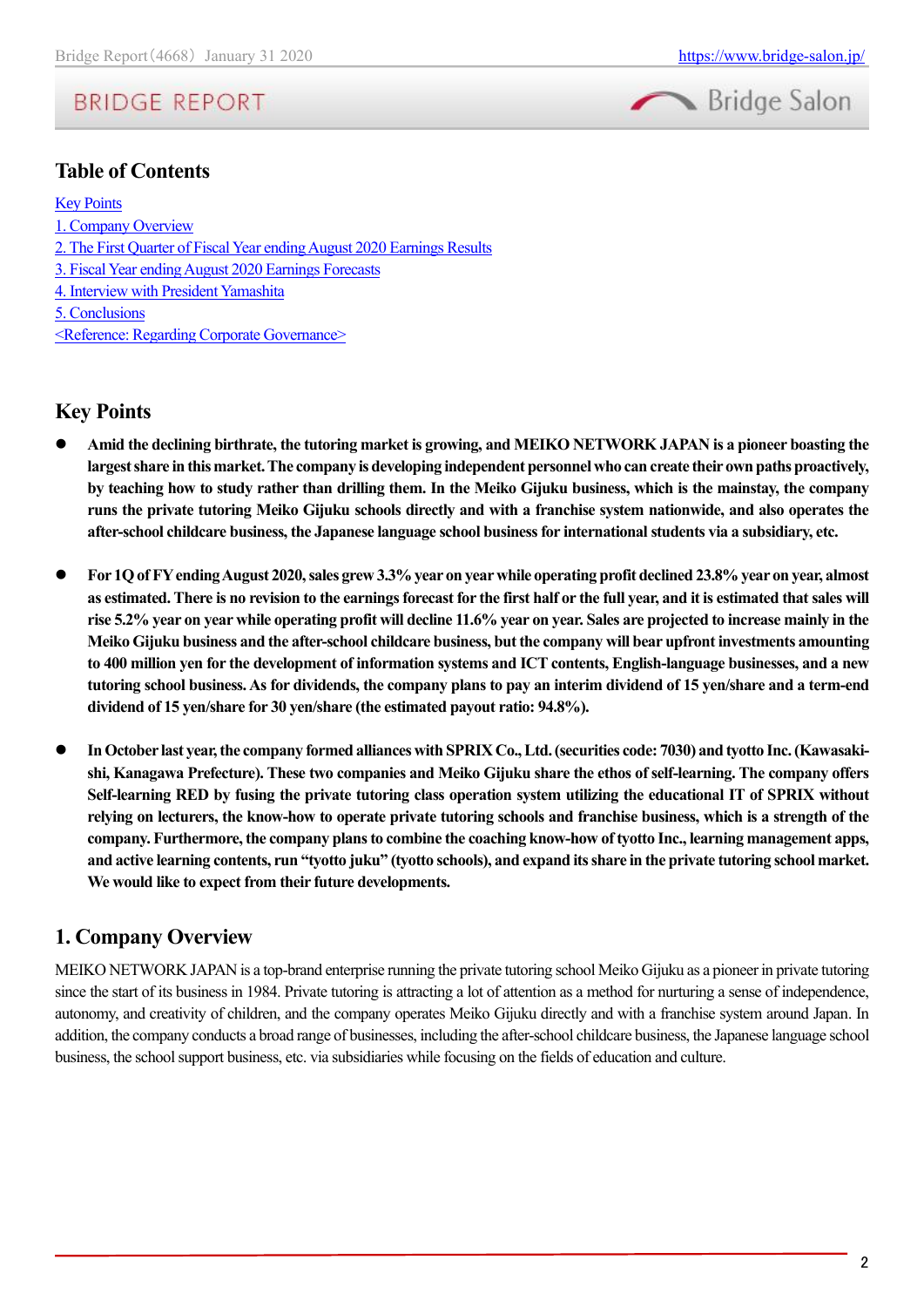

### 【**Management principles, educational ethos, and basic policy**】

"We aim to nurture human resources through our contribution to educational and cultural programs."

"We help achieve goals through our development and diffusion of franchise know-how".

Under the above two management principles, MEIKO NETWORK JAPAN aims to contribute to society by fulfilling its role as "a private-sector educational business" and "a business assisting in goal achievement," growing to become a business with high social existential value acknowledged by society.

Moreover, in its role as a part of a private-sector educational business, MEIKO NETWORK JAPAN has established the educational philosophy which is "To nurture creative, independently-minded human resources for 21st century society through an individual tutoring service that promotes self-motivated learning", to enable the company to respond to various needs for diversified education and nurture creative and independently-minded human resources for 21st century society.

Furthermore, based upon a fundamental principle of "Through our contribution to educational and cultural programs, we aim to bring prosperity to the trinity of our clients, shareholders, and employees", MEIKO NETWORK JAPAN positions the aspirations, objectives, and satisfaction of their clients, shareholders, and employees as the foundation for their business activities as the company aims to create an ideal company that can fulfill all these requirements.

### **1-1 Business description**

The reported segments are the three following businesses: Meiko Gijuku directly operated schools, Meiko Gijuku franchised schools, and Japanese language schools. The company operates Meiko Gijuku as a directly operated business using self-study and individual tutoring approaches based on the academic abilities of each student for all grade levels. Also, based on their unique franchise system, the company provides support for establishing classes and continuous guidance to their franchisees and also sell merchandise such as classroom equipment, devices, educational materials, exams, and goods, etc. to them.

As for the Japanese language schools, their consolidated subsidiary, Waseda EDU Co., LTD., manages "Waseda Edu Language School," which has art classes. Also, Kokusai Jinzai Kaihatsu Co., Ltd. operates "JCLI Japanese Language School," which has Japanese teacher training seminars for as well as Japanese language courses, etc. for the "Specified skills" visa system.

Aside from these businesses, there are other businesses such as extended-hours cram school performing the added function of afterschool care "Meiko Kids," "Meiko Soccer School," which provides training by professional coaches, "Waseda Academy Kobetsu School," which is an individual tutoring school for students with high academic performance, a cram school for medicine-related university entrance examinations operated by Tokyo Ishin Gakuin Co., LTD., business-related to university entrance exams and education-related business operated by Kotoh Jimusho Co., LTD., Youdec Co., Ltd., which creates mock exams and sells educational materials and an academic publishing business operated by Koyo Shobo Co., Ltd.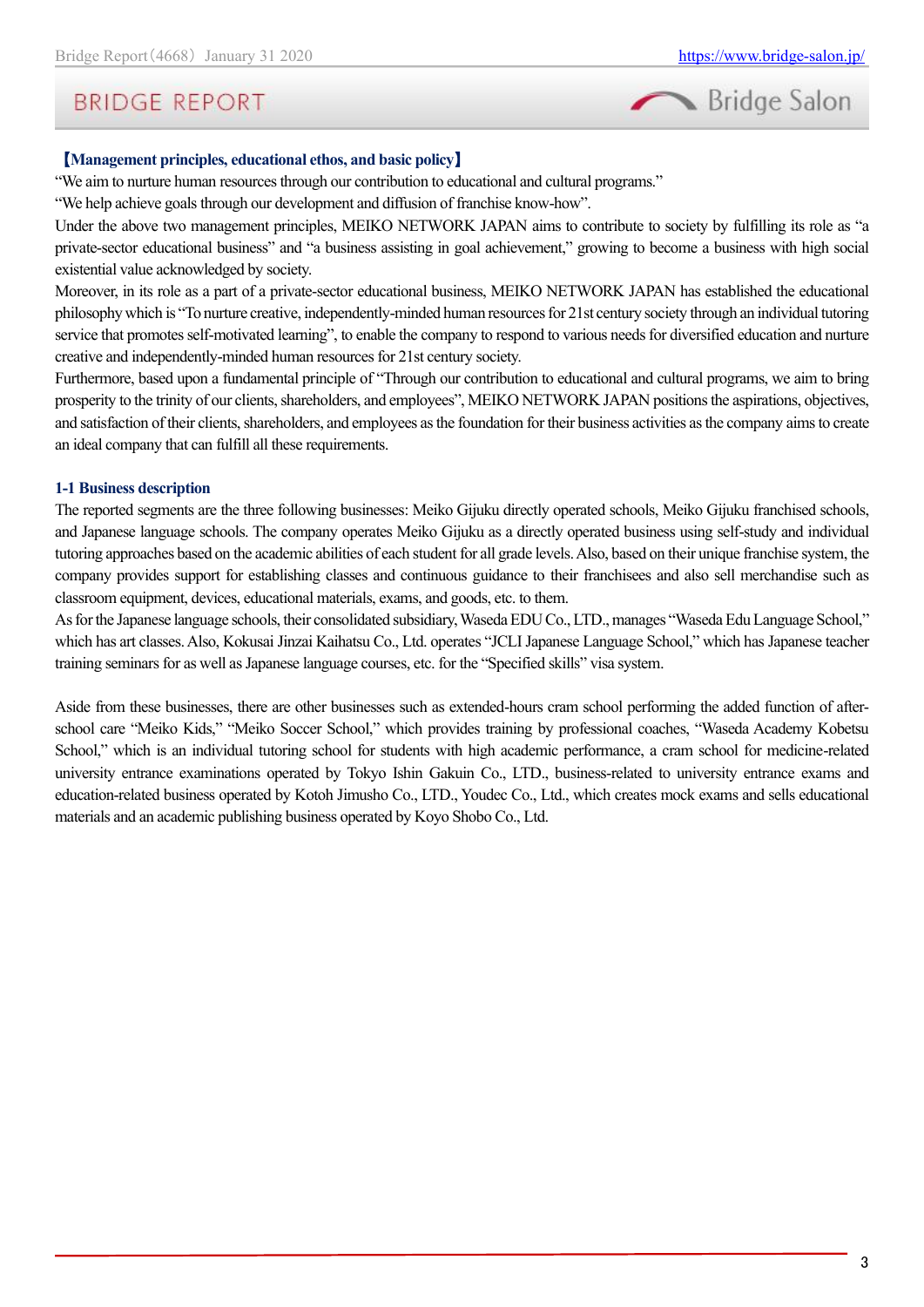# Bridge Salon

#### **Business segments and group companies**

|                   | Segment           | <b>Major Business</b>                                                                              |
|-------------------|-------------------|----------------------------------------------------------------------------------------------------|
|                   | Meiko Gijuku      | · The individual tutoring schools "Meiko Gijuku" provides tutoring services for students at its    |
|                   | directly operated | directly operated classes and sell merchandise such as educational materials and exams.            |
|                   | schools           | The company, MAXIS Education Co., Ltd., K. Line Co., Ltd. and K.M.G CORPORATION                    |
| Reported Segments |                   | Co., Ltd.                                                                                          |
|                   | Meiko Gijuku      | · Establishing classes, management guidance, and sales of merchandise such as classroom            |
|                   | franchised        | equipment, devices, educational materials, exams, advertising, and promotional materials, etc.     |
|                   | schools           | to "Meiko Gijuku" (the individual tutoring cram schools) franchise schools: The company            |
|                   | Japanese language | Operating "Waseda Edu Language School": Waseda EDU Co., Ltd.                                       |
|                   | schools           | Operating "JCLI Japanese Language School": Kokusai Jinzai Kaihatsu Co., Ltd.                       |
|                   | Other businesses  | • Extended-hours cram school performing the added function of after-school care "Meiko             |
| Others            |                   | Kids": The company                                                                                 |
|                   |                   | "Meiko Soccer School," a soccer school for children: The company                                   |
|                   |                   | . "Waseda Academy Kobetsu School," an individual tutoring school for students with high            |
|                   |                   | academic performance: The company and MAXIS Education Co., Ltd.                                    |
|                   |                   | • Cram school for medicine-related university entrance examinations: Tokyo Ishin Gakuin Co.,       |
|                   |                   | LTD.                                                                                               |
|                   |                   | <b>·Business related to university entrance exams and university education: by Kotoh Jimusho</b>   |
|                   |                   | Co., LTD.                                                                                          |
|                   |                   | • Publishing an exam information magazine, creating mocks exams, selling educational               |
|                   |                   | materials, operating university preparatory schools for their students at students' schools, etc.: |
|                   |                   | Youdec Co., Ltd.                                                                                   |
|                   |                   | • Publishing academic books: Koyo Shobo Co., LTD.                                                  |

\* Besides the above companies, there are the affiliated companies NEXCUBE Corporation, Inc. (South Korea: it operates a private tutoring school), the affiliated company Meiko Culture and Education Ltd (Taiwan: it operates a private tutoring school) and the nonconsolidated subsidiary COCO-RO PTE LTD (Singapore: it operates a nursery school).

#### **1-2 Strengths**

The company's strengths are "Brand power of Meiko Gijuku" and "the unique franchise system that thrives to achieve prosperous coexistence with owners." Meiko Gijuku operates in all prefectures and is recognized as familiar and accommodating cram schools. This sort of high reputation and brand power are the company's strengths.

Furthermore, as for the company's franchise system, the headquarters (the company) and the affiliated owners share the same philosophy and work together with the Meiko Owners Club, where all owners are members. Through this cooperation, they hold regular training and study sessions to improve and share the know-how of success, etc. leading them to achieve a prosperous coexistence.

### **The company has the largest number of classes and students except for KUMON and Gakken Classroom (As of the end of November 2019)**

Number of classes: 1,929 Number of students: 116,997

### **1-3 Market trends**

#### **Market conditions and trends**

According to a research firm, in FY 2018, the market size of cram schools and university preparatory schools was 972 billion yen. Among this, the market size of the individual tutoring school, which is the company's battlefield, was 445 billion yen and constituted 45.8% of the cram school and university preparatory school market. Also, there are many new entrants in the individual tutoring school market. Hence, the individual tutoring school market share in the cram school and university preparatory school market expanded in FY 2019 as well.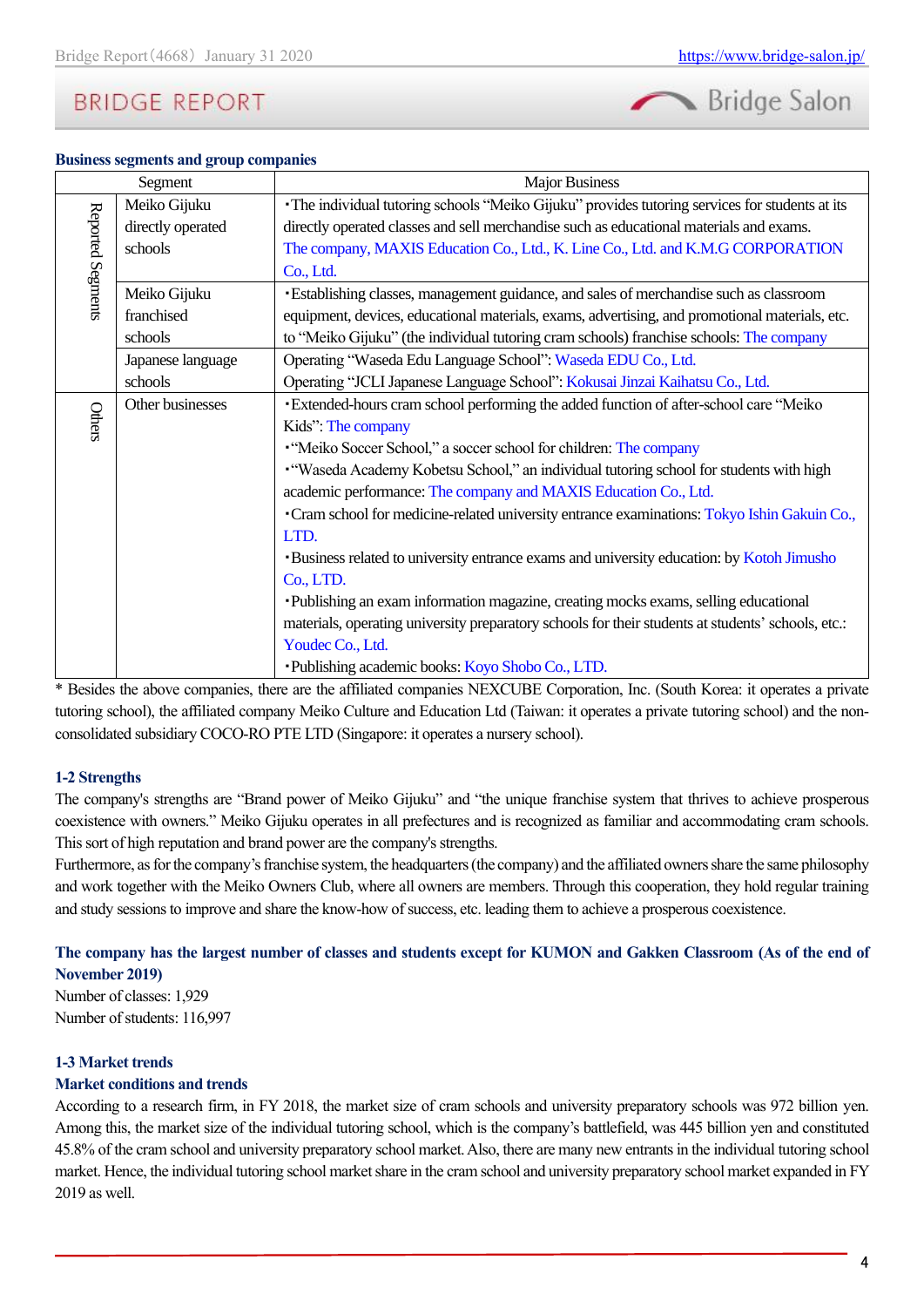

### Size of the Market of Cram Schools and University Preparatory Schools

|                                                             | FY 2015 | FY 2016 | FY 2017  | FY 2018 | FY 2019 forecast |  |
|-------------------------------------------------------------|---------|---------|----------|---------|------------------|--|
| Cram School and University Preparatory School               | 9,570   | 9,620   |          |         |                  |  |
| Market Size [100 million yen]                               |         |         | 9,690    | 9,720   | 9,750            |  |
| Individual tutoring school market size [100 million yen]    | 4,290   | 4,350   | 4,390    | 4,450   | 4,510            |  |
| The share of individual tutoring schools in the cram school |         |         |          |         |                  |  |
| and university preparatory school market                    | 44.8%   | 45.2%   | $45.3\%$ | 45.8%   | $46.3\%$         |  |

\*The table was created based on the company's documents (source: Yano Research Institute Ltd., "Education Industry 2019." Based on business sales, the values in FY 2019 are forecasted ones (as of September 2019)

\* The share of individual tutoring schools is calculated by the company based on the cram school and university preparatory school market size and the individual tutoring school market size

### <span id="page-4-0"></span>**2. The First Quarter of Fiscal Year ending August 2020 Earnings Results**

|                                         | $1Q$ (Sep. to Nov.)<br>of FY 8/19 | Ratio to sales | $1Q$ (Sep. to Nov.)<br>of FY 8/20 | Ratio to sales | YoY      |
|-----------------------------------------|-----------------------------------|----------------|-----------------------------------|----------------|----------|
| <b>Sales</b>                            | 4,591                             | 100.0%         | 4,743                             | 100.0%         | $+3.3\%$ |
| <b>Gross Profit</b>                     | 1,364                             | 29.7%          | 1,260                             | 26.6%          | $-7.6%$  |
| SG&A                                    | 933                               | 20.3%          | 932                               | 19.7%          | $-0.1%$  |
| <b>Operating Profit</b>                 | 430                               | 9.4%           | 327                               | 6.9%           | $-23.8%$ |
| <b>Ordinary Profit</b>                  | 453                               | 9.9%           | 398                               | 8.4%           | $-12.0%$ |
| Profit attributable to owners of parent | 261                               | 5.7%           | 195                               | 4.1%           | $-25.0%$ |

### **2-1 Consolidated results for the 1st quarter (Sep. to Nov.)**

\* Unit: Million yen

### **Sales grew 3.3% year on year, while operating profit dropped 23.8% year on year**

Sales were 4,743 million yen, up 3.3% year on year. As for the Meiko Gijuku business, which is the mainstay, the number of classrooms and the number of students kept decreasing, and the sales of the franchise (FC) business declined 7.6% year on year, but the sales of the direct management business rose 8.0% year on year, due to the effects of the reorganization of "K.M.G CORPORATION," which was a franchising company, into a subsidiary in the previous year. As for other businesses, the sales of the Japanese language school business increased 11.0% year on year, while the sales of the after-school childcare business and the Waseda Academy Kobetsu School business grew.

Operating profit was 327 million yen, down 23.8% year on year. SG&A declined slightly, but the drop in gross profit due to the augmentation of costs affected the profit. Non-operating profit/loss improved due to the reversal of provision for doubtful receivables, etc., but tax burden ratio rose from 43.7% to 51.8%. Then, net profit dropped 25.0% year on year to 195 million yen.

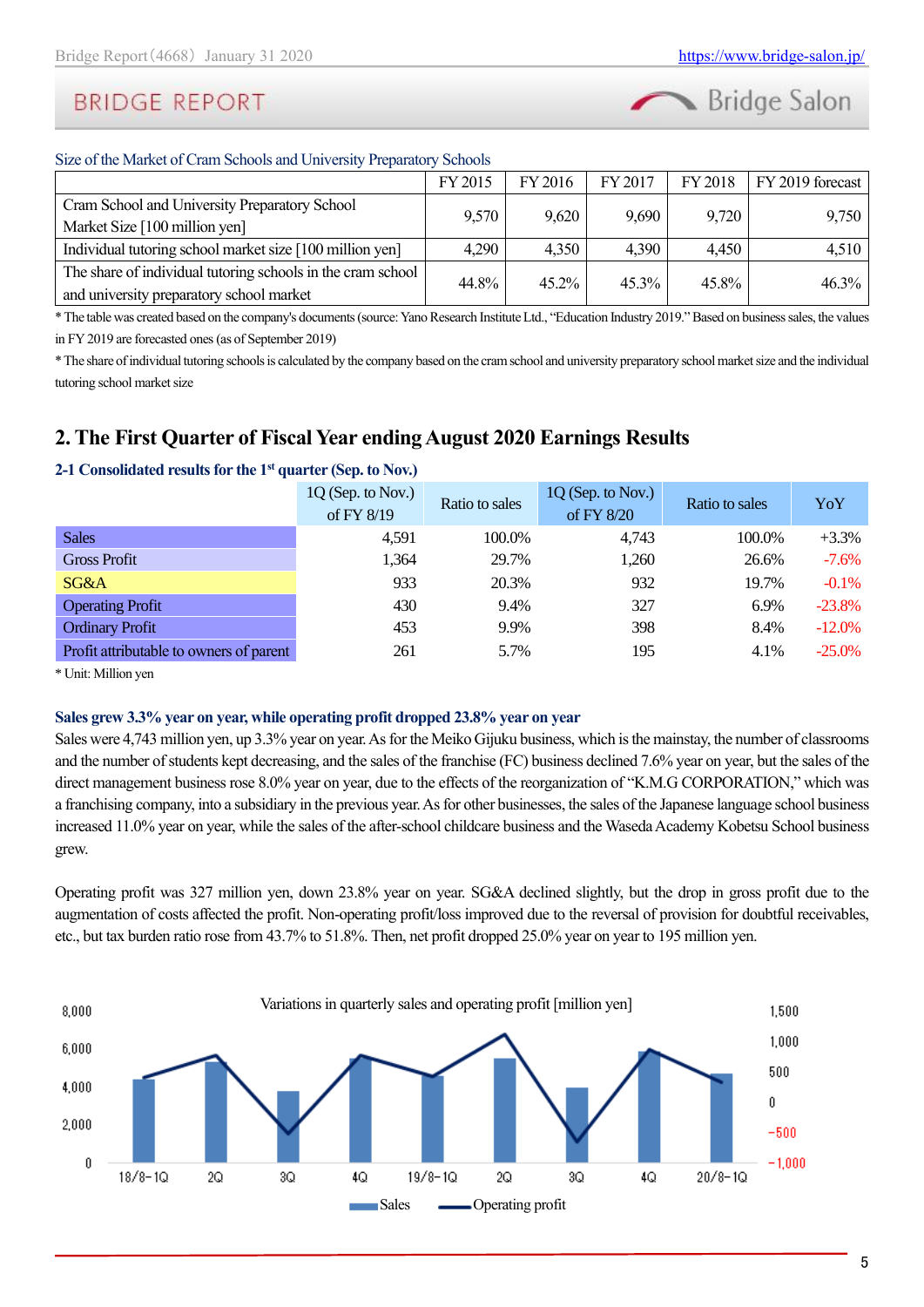

#### **2-2 Segment Earnings Trends**

|                                                | 1Q (Sep. to Nov.)<br>of FY 8/19 | Ratio to<br>total sales;<br>profit rate | 1Q (Sep. to Nov.)<br>of FY 8/20 | Ratio to<br>total sales;<br>profit rate | YoY      |
|------------------------------------------------|---------------------------------|-----------------------------------------|---------------------------------|-----------------------------------------|----------|
| Meiko Gijuku directly operated school business | 2,215                           | 48.2%                                   | 2,392                           | 50.4%                                   | $+8.0\%$ |
| Meiko Gijuku franchised school business        | 1,192                           | 26.0%                                   | 1,101                           | 23.2%                                   | $-7.6\%$ |
| Japanese language<br>school business           | 343                             | 7.5%                                    | 381                             | 8.0%                                    | $+11.0%$ |
| <b>Other Business</b>                          | 839                             | 18.3%                                   | 867                             | 18.3%                                   | $+3.3%$  |
| <b>Consolidated sales</b>                      | 4,591                           | 100.0%                                  | 4,743                           | 100.0%                                  | $+3.3%$  |
| Meiko Gijuku directly operated school business | $-7$                            |                                         | $-30$                           |                                         |          |
| Meiko Gijuku franchised school business        | 561                             | 47.1%                                   | 498                             | 45.2%                                   | $-11.2%$ |
| Japanese language                              | 28                              | 8.2%                                    | 43                              | 11.3%                                   | $+53.6%$ |
| school business                                | 123                             | 14.7%                                   | 117                             | 13.5%                                   | $-4.9\%$ |
| Corporate expenses                             | $-275$                          |                                         | $-301$                          |                                         |          |
| Consolidated operating profit                  | 430                             | 9.4%                                    | 327                             | 6.9%                                    | $-23.9%$ |

\* Unit: Million yen

#### **Meiko Gijuku directly operated school business**

Sales were 2,392 million yen, up 8.0% year on year, and loss was 30 million yen in a segment(a loss of 7 million yen in the same period of the previous year). As the number of classrooms and the number of students decreased, the (non-consolidated) sales of the company decreased year on year from 1,316 million yen to 1,270 million yen, but the sales of subsidiaries rose from 898 million yen (from two subsidiaries) to 1,122 million yen (from three subsidiaries), thanks to the contribution of K.M.G CORPORATION (whose profit-andloss statement has been taken into account in consolidated results since the third quarter of the previous term). As for the breakdown of operating profit/loss, the company earned an (non-consolidated) operating profit of 48 million yen (65 million yen in the same period of the previous year), 3 consolidated subsidiaries incurred an operating loss of 21 million yen (in the same period of the previous year, two subsidiaries incurred an operating loss of 21 million yen), and amortization of goodwill was 57 million yen (50 million yen in the same period of the previous year).

As of the end of the first quarter, the number of classrooms was 399 (the number of classrooms directly operated by the company: 223; the number of classrooms operated by 3 consolidated subsidiaries: 176) and the number of students was 27,704 (composed of 15,636 students of directly operated schools and 12,068 students of schools operated by 3 consolidated subsidiaries).

#### **Meiko Gijuku franchised school business**

Sales were 1,101 million yen, down 7.6% year on year, and profit was 498 million yen in a segment, down 11.2% year on year. Both sales and profit declined, due to the decrease of classrooms, students, and franchisees, as a franchisee became a consolidated subsidiary. As of the end of the first quarter, the number of classrooms (excluding those of 3 consolidated subsidiaries) was 1,530 and the number of students (excluding those of 3 consolidated subsidiaries) was 89,293.

#### **Japanese language school business**

Sales were 381 million yen, up 11.0% year on year, and profit was 43 million yen in a segment, up 53.4% year on year. The company runs two schools: Waseda Edu Language School and JCLI Japanese Language school (two schools in the same period of the previous year), and the number of students as of the end of the first quarter was 2,011 (1,889 as of the end of the same period of the previous year). In detail, Waseda Edu Language School has 760 students (664 students in the same period of the previous year), while JCLI Japanese Language school has 1,251 students (1,225 students in the same period of the previous year).

In the first quarter, the company strived to increase the ratio of students who advance to higher education by giving thoroughgoing instructions for students' paths, and concentrated on the cultivation of new markets, including the lectures for the Japanese language in the residency status system for "Specified skills."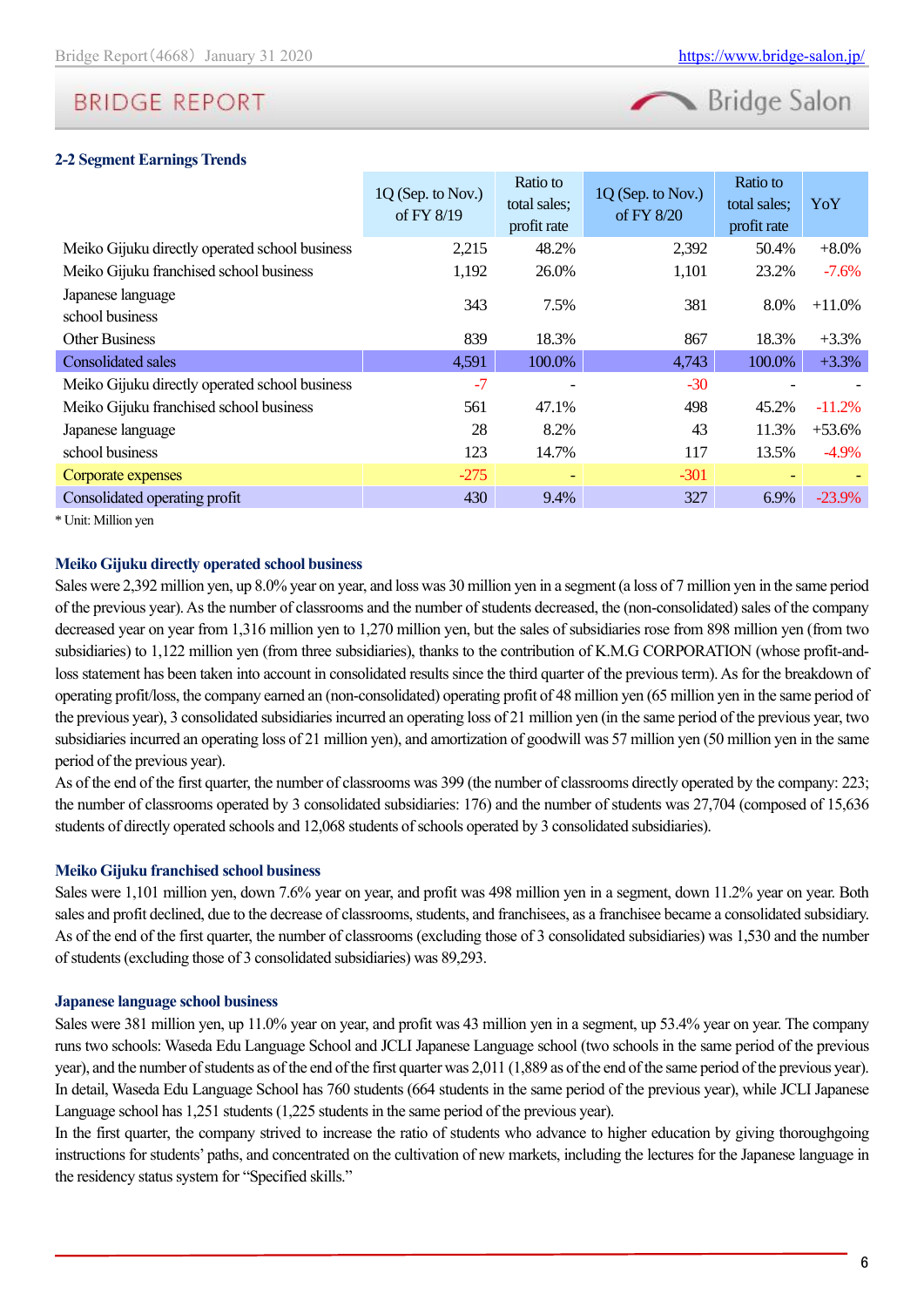

#### **Other businesses**

Sales were 867 million yen, up 3.3% year on year, while profit was 117 million yen in a segment, down 4.8% year on year. The revenue of the major business is as follows.

As for the after-school childcare business, sales were 99 million yen (92 million yen in the same period of the previous year), and operating profit was 3 million yen (10 million yen in the same period of the previous year). The company offers services based on various management styles, including direct management of the after-school facility Meiko Kids, franchise, private management of public facilities, and undertaking of operation. As of the end of the first quarter, the number of schools was 25 (19 as of the end of the same period of the previous year), which is composed of 7 directly operated schools (7 as of the end of the same period of the previous year), 3 clubs for pupils (1 as of the end of the same period of the previous year), and 15 facilities that are franchised or whose management was outsourced to the company (11 as of the end of the same period of the previous year). The number of students was 1,240 (958 as of the end of the same period of the previous year).

As for the sports business, including football schools, sales were 27 million yen (30 million yen in the same period of the previous year) and operating loss was 4 million yen (operating profit: 2 million yen in the same period of the previous year). Meiko Soccer School, which is the mainstay, is characterized by "the soccer school of the high-quality training by professional coaches," including former professional soccer players, those who have an official license of FIFA (Fédération Internationale de Football Association) and JFA (Japan Football Association), etc. and other professional coaches who possess advanced skills and plentiful experience. Professional coaches offer a high-quality training in Meiko Soccer School.As of the end of the first quarter, the number of schools was 15, including a franchised one (13 as of the end of the same period of the previous year), and the number of students was 811 (892 as of the end of the same period of the previous year).

As for the Waseda Academy Kobetsu School business, sales were 137 million yen (122 million yen in the same period of the previous year) and operating profit was 11 million yen (an operating loss of less than 1 million yen in the same period of the previous year). As the number of students rose, sales and profit grew. The number of school buildings as of the end of the first quarter was 47 (35 as of the end of the same period of the previous year), which is composed of 8 directly operated ones (7 in the same period of the previous year), 5 ones of MAXIS Education (5 in the same period of the previous year), 25 directly operated ones of Waseda Academy (12 as of the end of the same period of the previous year), and 9 franchised ones (11 in the same period of the previous year). The number of students was 4,726 (3,075 in the same period of the previous year). As part of efforts to strengthen the brand, the company integrated the "Kobetsu Shido MYSTA" brand, which had been operated by Waseda Academy, into "Waseda Academy Kobetsu School" in October 2019.

As for the school support and academic book publication businesses, sales were 501 million yen (474 million yen in the same period of the previous year) and operating profit was 147 million yen (117 million yen in the same period of the previous year). As for the school support business operated by Kotoh Jimusho Co., LTD. and Youdec Co., Ltd., the service business, such as mock entrance exams, was sluggish, but it was offset by the entrance exam solution business, for which the receipt of orders and the delivery of services were conducted earlier than scheduled. On the other hand, the academic book publication business, which is operated by Koyo Shobo Co., LTD., saw the contribution of publication of new books at the end of the previous term, but it could not offset the effects of the decline in the number of new books published in this term.

As for the university preparatory school business, which is operated by Tokyo Ishin Gakuin Co., LTD., sales were 74 million yen (96 million yen in the same period of the previous year) and operating loss was 12 million yen (an operating loss of 3 million yen in the same period of the previous year). Amid the fierce competition among preparatory schools for medicine, the number of students decreased, and sales and profit declined. As of the end of the first quarter, the number of school buildings was 2 (3 as of the end of the same quarter of the previous year) and the number of students was 68 (81 as of the end of the same quarter of the previous year).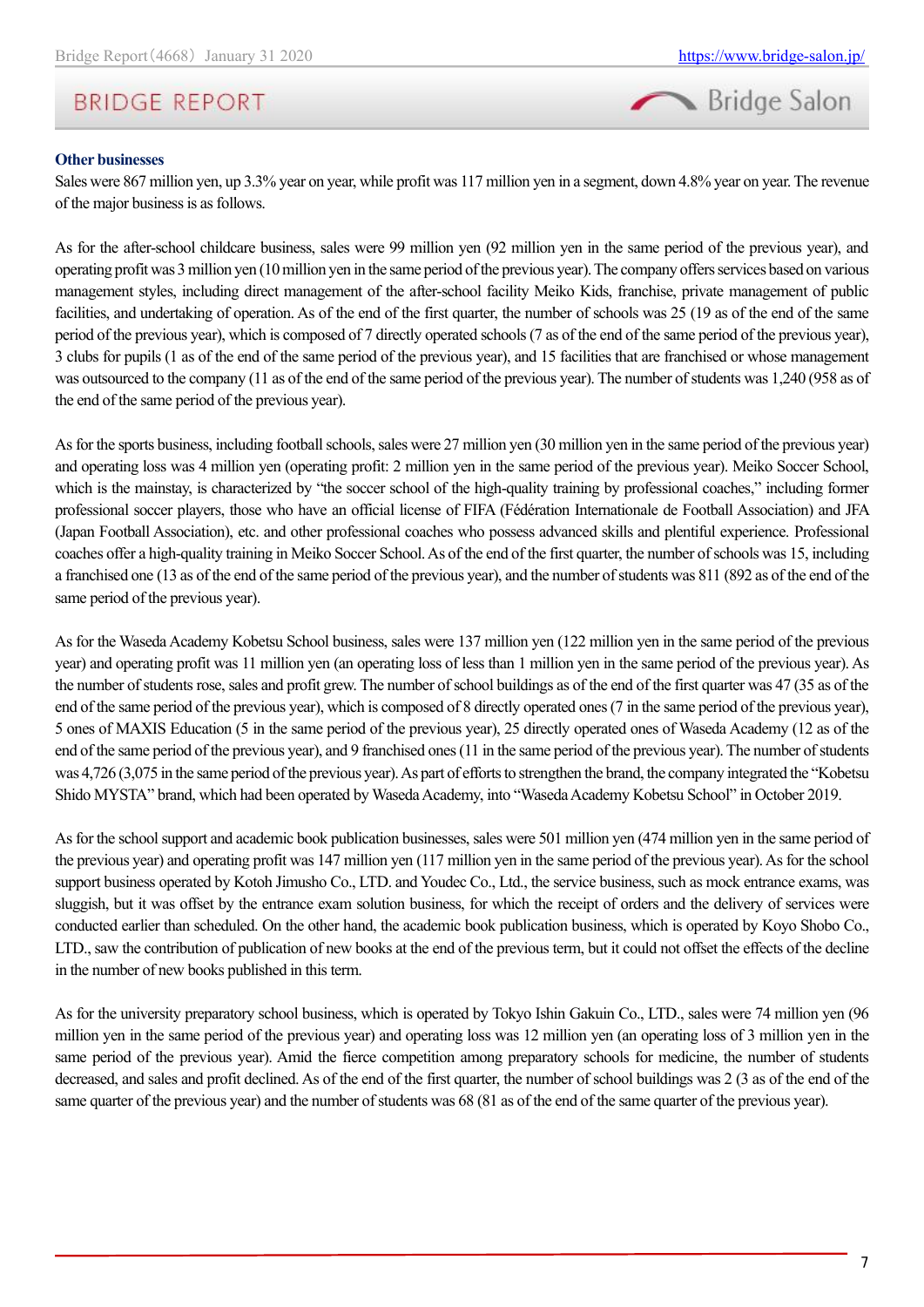Bridge Salon

|                                                                    | 1Q (Sep. to Nov.) | Y/Y       | 1Q (Sep. to Nov.) | Y/Y      |
|--------------------------------------------------------------------|-------------------|-----------|-------------------|----------|
|                                                                    | of FY 8/19        | change    | of FY 8/20        | change   |
| No. of classrooms directly run by the company                      | 231               | $-2$      | 223               | $-8$     |
| No. of MAXIS classrooms                                            | 93                | $-2$      | 92                | $-1$     |
| No. of K. LINE classrooms                                          | 42                | $+42$     | 41                | $-1$     |
| No. of K.M.G classrooms                                            |                   |           | 43                | $+43$    |
| Total No. of classrooms directly run by Meiko Gijuku               | 366               | 38        | 399               | $+33$    |
| No. of franchised classrooms of Meiko Gijuku                       | 1,655             | $-86$     | 1,530             | $-125$   |
| Total number of classrooms of Meiko Gijuku                         | 2,021             | $-48$     | 1,929             | $-92$    |
| No. of students of schools directly run by the company             | 16,069            | $-1,007$  | 15,636            | $-433$   |
| No. of students of MAXIS                                           | 6,712             | $-57$     | 7,008             | $+296$   |
| No. of students of K. LINE                                         | 2,815             | $+2,815$  | 2,709             | $-106$   |
| No. of students of K.M.G                                           |                   |           | 2,351             | $+2,351$ |
| Total No. of students of schools directly run by Meiko Gijuku      | 25,596            | $+1,751$  | 27,704            | $+2,108$ |
| No. of students of franchised schools of Meiko Gijuku              | 96,108            | $-11,114$ | 89,293            | $-6,815$ |
| Total No. of students of Meiko Gijuku [person]                     | 121,704           | $-9,363$  | 116,997           | $-4,707$ |
| Sales of the Meiko Gijuku directly operated school business        | 2,215             | $+189$    | 2,392             | 177      |
| Sales of the Meiko Gijuku franchised school business               | 1,192             | $-6$      | 1,101             | $-90$    |
| Sales of the Japanese language school business                     | 343               | $+14$     | 381               | $+37$    |
| Sales of other businesses                                          | 839               | $-18$     | 867               | $+28$    |
| Total sales [million yen]                                          | 4,591             | $+179$    | 4,743             | $+151$   |
| Sales of directly operated Meiko Gijuku classrooms                 | 2,215             | $+189$    | 2,392             | $+177$   |
| System-wide sales from Meiko Gijuku                                | 7,405             | $-578$    | 6,911             | $-493$   |
| franchised schools                                                 |                   |           |                   |          |
| Total system-wide sales from Meiko Gijuku schools<br>[million yen] | 9,620             | $-388$    | 9,303             | $-316$   |

\* In the sales of the Meiko Gijuku franchised school business, the revenue from royalties, the sales of products, etc. are written.

\* Total system-wide sales from Meiko Gijuku schools is the sum of the tuition of directly run classrooms, expenses for teaching materials, costs for exams, the tuition for franchised classes, etc., excluding the expenses for teaching materials, costs for exams, etc. at franchised schools.

\* K.M.G stands for K.M.G CORPORATION.

### **2-3 Financial standing**

|                          | Aug. 2019 | Nov. 2019 |                                            | Aug. 2019 | Nov. 2019 |
|--------------------------|-----------|-----------|--------------------------------------------|-----------|-----------|
| Cash                     | 7,495     | 6.806     | Accounts payable/accrued expenses          | 1,355     | 1,003     |
| Accounts receivable      | 1.294     | 1.114     | Accrued income and consumption taxes, etc. | 797       | 509       |
| Inventory assets         | 417       | 403       | Advances received                          | 1,480     | 1,309     |
| <b>Current Assets</b>    | 9,734     | 9.086     | Asset retirement obligations               | 300       | 302       |
| <b>Tangible Assets</b>   | 1,220     | 1.224     | Interest-bearing liabilities               | 196       | 193       |
| <b>Intangible Assets</b> | 3,311     | 3.200     | <b>Liabilities</b>                         | 5,350     | 4,955     |
| Investments, Others      | 5,497     | 6.168     | <b>Net Assets</b>                          | 14,414    | 14,724    |
| <b>Noncurrent Assets</b> | 10,030    | 10,593    | <b>Total Liabilities, Net Assets</b>       | 19,765    | 19,680    |

\* Unit: Million yen

The total assets as of the end of the first quarter were 19,680 million yen, down 84 million yen from the end of the previous term. The company collects receivables swiftly, opens and operates schools with small funds, and possesses the know-how of franchise business, so its cash flow is stable. Accordingly, the ratio of cash and deposits is as high as 174.2% (166.3% at the end of the previous term), and cash and deposits account for 34.6% of total assets (37.9% at the end of the previous term). Like this, its financial standing has liquidity. In addition, capital-to-asset ratio is as high as 74.8% (72.9% at the end of the previous term), and its financial stability is excellent.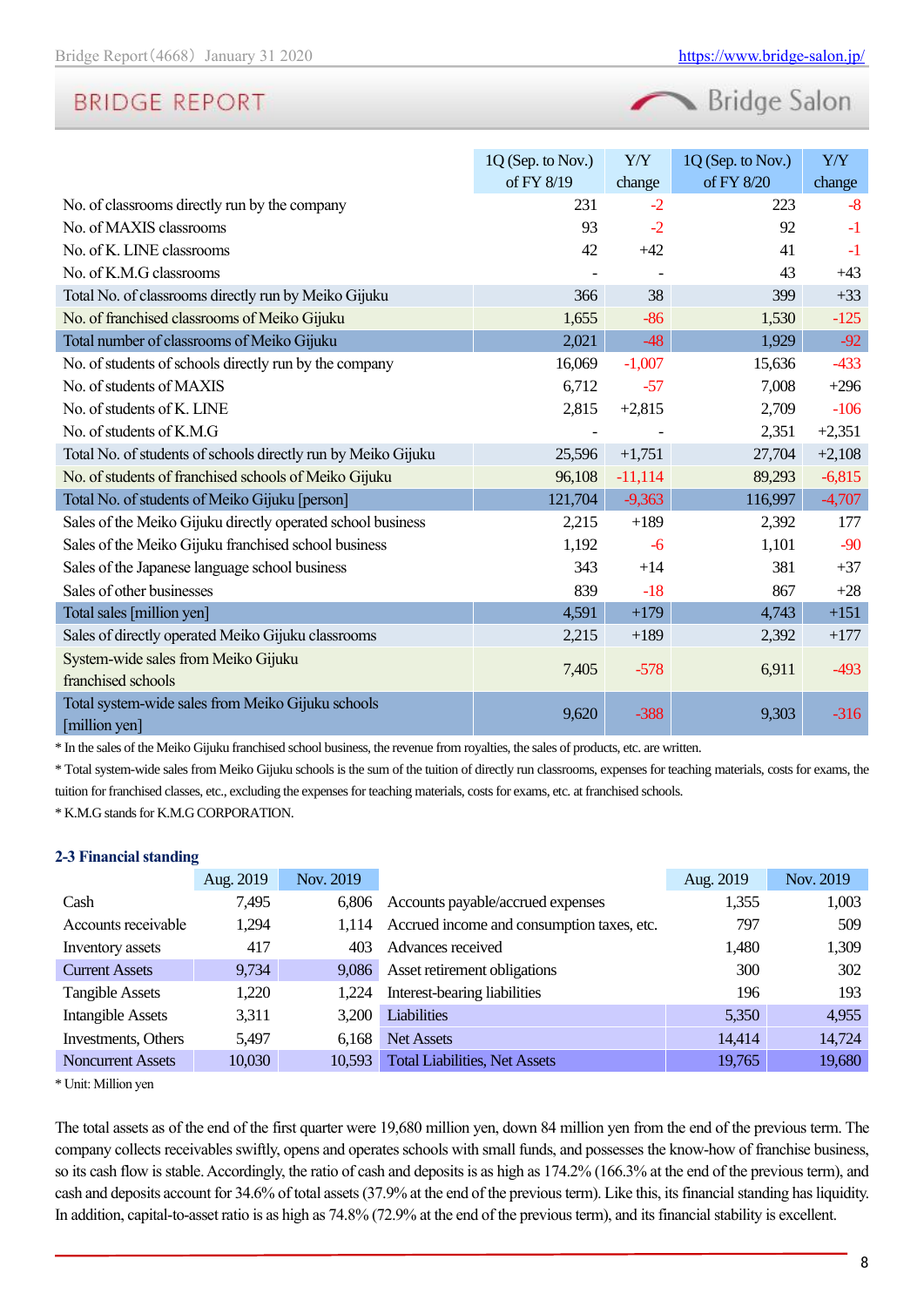

### <span id="page-8-0"></span>**3. Fiscal Year ending August 2020 Earnings Forecasts**

### **3-1 Full-year consolidated results**

|                                            | $FY 8/19$ Actual | Ratio to sales | FY 8/20 Est. | Ratio to sales | YoY       |
|--------------------------------------------|------------------|----------------|--------------|----------------|-----------|
| <b>Sales</b>                               | 19,967           | 100.0%         | 21,000       | 100.0%         | $+5.2\%$  |
| <b>Operating Profit</b>                    | 1,775            | 8.9%           | 1,570        | 7.5%           | $-11.6%$  |
| <b>Ordinary Profit</b>                     | 1,907            | 9.6%           | 1,690        | $8.0\%$        | $-11.4\%$ |
| Profit attributable to<br>owners of parent | 958              | 4.8%           | 840          | $4.0\%$        | $-12.3\%$ |

\* Unit: Million yen

### **It is estimated that sales will grow 5.2% year on year, but operating profit will decline 11.6% year on year due to the burden of upfront investment**

Sales are estimated to grow 5.2% (1.03 billion yen) year on year to 21 billion yen. While the full-year contribution of K.M.G CORPORATION Co., Ltd. is expected to increase sales by 540 million yen, the non-consolidated sales of the company is projected to increase 450 million yen and the sales of other subsidiaries are estimated to rise 40 million yen. It is forecasted that the Meiko Gijuku business will account for 200 million yen in the sales growth, the after-school childcare business 120 million yen, and the Kobetsu Shingakukan business 60 million yen, etc.

Operating profit is projected to decline 11.6% (200 million yen) year on year to 1.57 billion yen. The sales growth increased the profit by 200 million yen, but the investment for growth amounting to 400 million yen affected the profit. In detail, the company invested 150 million yen for developing information systems and ICT contents of the Meiko Gijuku business, 150 million yen for the English business (English schools for pupils and ESL Club), and 100 million yen for developing the new tutoring school business.

### **3-2 Intensive strategies for Fiscal Year ending August 2020**

The intensive strategies for FY ending August 2020 are the redevelopment of the Meiko Gijuku business, the expansion and strengthening of the existing businesses, the creation of new businesses, and the reform of human resources and organizations.

|                           | Development of classrooms that would be chosen by customers amid the fierce competition               |
|---------------------------|-------------------------------------------------------------------------------------------------------|
| Redevelopment of the      | To strive to improve the quality of classes and the service level, and pursue the improvement of      |
| Meiko Gijuku business     | students' academic performance.                                                                       |
|                           | · To advertise the unique value of Meiko through consistent marketing strategies.                     |
| Expansion and             | Creation of new values by clarifying growth strategies for businesses other than Meiko Gijuku         |
| strengthening of the      |                                                                                                       |
| existing business         |                                                                                                       |
| Creation of the new       | Creation of new values in collaboration with external enterprises that have new knowledge, ideas, and |
| business                  | technologies                                                                                          |
| Reform of human resources | Development of personnel, promotion of diversity, systematization of training and educational         |
| and organizations         | systems, and thoroughgoing hospitality                                                                |

### **3-3 Shareholder return and benefits**

As for dividends, the company plans to pay an interim dividend of 15 yen/share and a term-end dividend of 15 yen/share for 30 yen/share (the estimated payout ratio: 94.8%).

Also, MEIKO NETWORK JAPAN has a "shareholder benefit program" annually for shareholders in order to express their gratitude for the continued support of their shareholders, make investment in the company shares more attractive, and increase shareholders who hold Company shares in the medium- and long-term. In detail, the company presents QUO cards to shareholders who hold one or more lots (100 shares/lot) written or recorded in the list of shareholders as of August 31 every year, according to the number of shares they hold and the number of years of shareholding.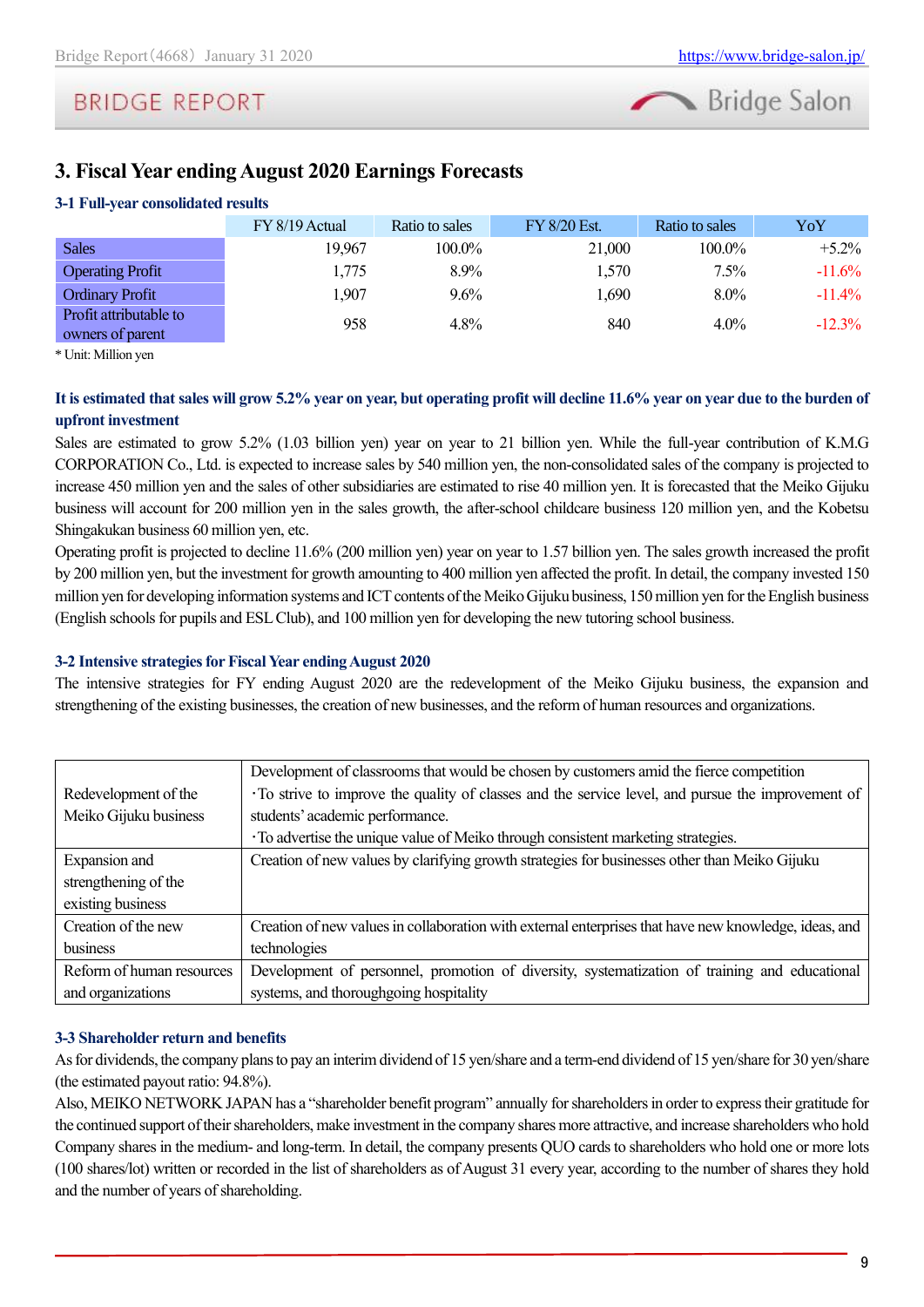

Results and forecast for dividends

|                                                             | FY 8/16          | FY 8/17 | FY 8/18 | FY 8/19                                                | FY 8/20 Est.     |
|-------------------------------------------------------------|------------------|---------|---------|--------------------------------------------------------|------------------|
| Dividend per share (Interim<br>dividend per share included) | $38.0(19.0)$ yen |         |         | $40.0(20.0)$ yen   $42.0(21.0)$ yen   $30.0(15.0)$ yen | $30.0(15.0)$ yen |
| Dividend payout ratio                                       | 107.8%           | 52.0%   | 169.8%  | 83.1%                                                  | 94.8%            |

#### Shareholder benefits

|                                        | Continuous holding period of less than 3 | Continuous holding period of 3 years or |  |  |
|----------------------------------------|------------------------------------------|-----------------------------------------|--|--|
|                                        | years                                    | longer                                  |  |  |
| 100 shares or more but less than 500   | Equivalent to 1,000 yen                  | Equivalent to 3,000 yen                 |  |  |
| 500 shares or more but less than 1,000 | Equivalent to 2,000 yen                  | Equivalent to 4,000 yen                 |  |  |
| 1,000 shares or more                   | Equivalent to 3,000 yen                  | Equivalent to 5,000 yen                 |  |  |

Born in Hokkaido on December 7, 1959. Joined the company in March 2007.

Meiko Gijuku Business Division.

After he had served as a Director and a Managing Director of the company, he assumed the post of Representative Director and President of the consolidated subsidiary, Tokyo Ishin Gakuin, in September 2009. After that, he served as Manager of the Kobetsu Shingakukan Business Division and Manager of Business Development, and then assumed the office of a Senior Managing Director in November 2014. In November 2015, he was assigned as Director and Vice President, and in November 2018, he became Representative Director and President. Currently, he also serves as the Manager of the

### <span id="page-9-0"></span>**4. Interview with President Yamashita**

"We aim to nurture human resources through our contribution to educational and cultural programs." "We help achieve goals through our development and diffusion of franchise know-how."

MEIKO NETWORK JAPAN has the above two management principles.

We asked President Yamashita about the business environment, intensive strategies, etc. for this term.



Kazuhito Yamashita, President

### **4-1 Business environment**

It seems like the individual tutoring schools' market, of which Meiko Gijuku has the top share, has continued to grow regardless of the declining birthrate.

President Yamashita: Currently, the individual tutoring school market comprises about 46% of the cram schools and preparatory schools, and the share is increasing year by year and is approaching 50%. Aside from some group tutoring schools that specialize in preparations for exams for prestigious universities, many schools are shifting from group tutoring to individual tutoring. In addition, there are new comersthat entered the individual tutoring market, they advertise that encouraging students to take initiative for their learning with ICT leads to promoting self-learning, thus we believe that the individual tutoring market share is expanding.

Does this mean that the individual tutoring market is growing, but at the same time, the competition is growing fiercer? Will we see a sharper contrast between individual tutoring schools in the future?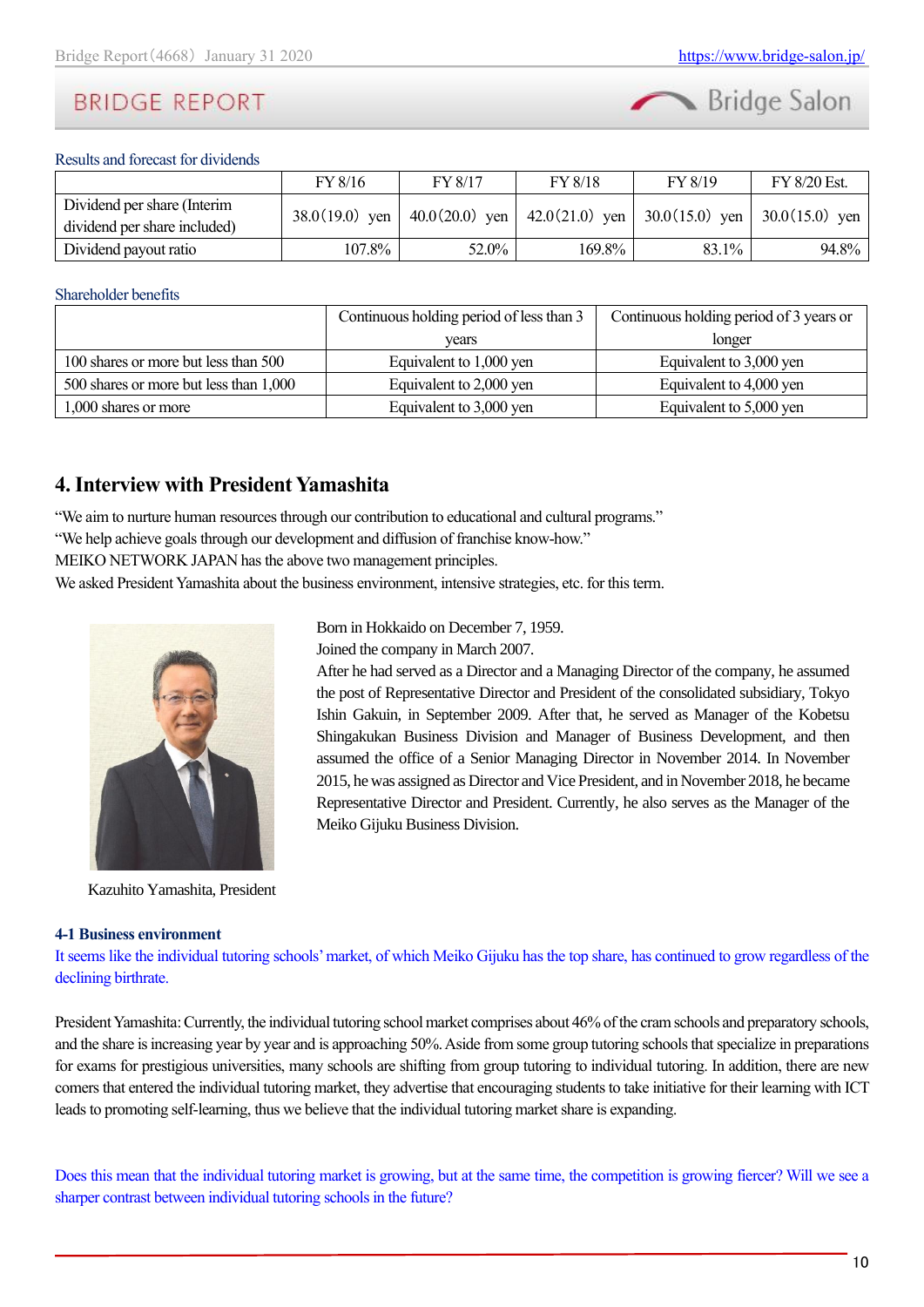

President Yamashita: Yes, that's right. Previously we have been paying attention to the ratio of teachers to the number of students and in most cases, we sought differentiation formally but in recent days, various self-learning and individual tutoring styles have been born thanks to the rapid advancement of digitalization and nobody would have thought a few years ago that the current situation could be achieved. Against this backdrop, we give utmost importance to accurately grasping our customers' needs and providing them with optimal services.

### I see. That makes your company a pioneer in the growing market of individual tutoring schools.

President Yamashita: About 60 years ago, Mr. Sasaki, who was a student of the University of Tokyo at the time, started the Sasaki cram school and it became the origin of individual tutoring. Our company's founder, Mr. Watanabe, took over Sasaki cram school and further developed the individual tutoring method. The advanced methods of individual tutoring and self-learning have made innovation for the tutoring market and a lot of companies have followed our footsteps, thus the market grew.

We do not drill students, but we guide them to learn how to study and the thorough application of this principle throughout the chain allowed us to achieve the growth you see now. Additionally, we also have the advantage of having nationwide classrooms in all 47 prefectures and we have the strength of holding the overwhelming No. 1 share for the number of classrooms.

Your strengths are being a leading company, being highly renowned, and your overwhelming market share. Is there something wrong with teaching by drilling?

President Yamashita: Well, in Meiko Gijuku, we do not drill students; instead, we show them how to study on their own. We give them the slightest hints and guide them on how to research autonomously. Of course, there are times when we explain. The person who could explain well used to be considered "a good teacher," but in Meiko Gijuku, "a good teacher" is the person who can bring out the children's abilities. About 80% of teachers in Meiko Gijuku are students, but since they're around children's age they can give students a sense of familiarity in their study and make them feel as though being taught by their elder brother or sister. Moreover, we have prepared a consistent manual to unify methods while utilizing teaching materials that foster independent learning.

### Is "teaching how to study" a characteristic of your company or is it a characteristic of individual tutoring schools in general?

President Yamashita: The pedagogical concept of "To nurture creative, independently-minded human resources for 21st century society through an individual tutoring service that promotes self-motivated learning" is the origin of our company and hasn't changed since its foundation. There are individual tutoring schools that promote self-motivated learning, however, our company is differentiated as the school that thoroughly prioritizes guiding students to learn how to study and doesn't apply teaching by drilling.

"The students gain academic abilities because they can study on their own..." I can see that the philosophy of the founder still lives on. About the company's strengths, you mentioned the nationwide expansion and the overwhelming number of classrooms, do you think they were the results of franchise development?

President Yamashita: One of the reasons behind the success of franchise development is that we had a solid pedagogical philosophy and franchisees were passionate about it. Additionally, I think that the business model of Meiko Gijuku per se is attractive. The franchisees appreciated that they didn't have to make an initial investment as well as the high profitability of the business. In fact, some franchisees have opened more than one classroom.

I had the impression that the operation management of individual tutoring is harder than group tutoring schools.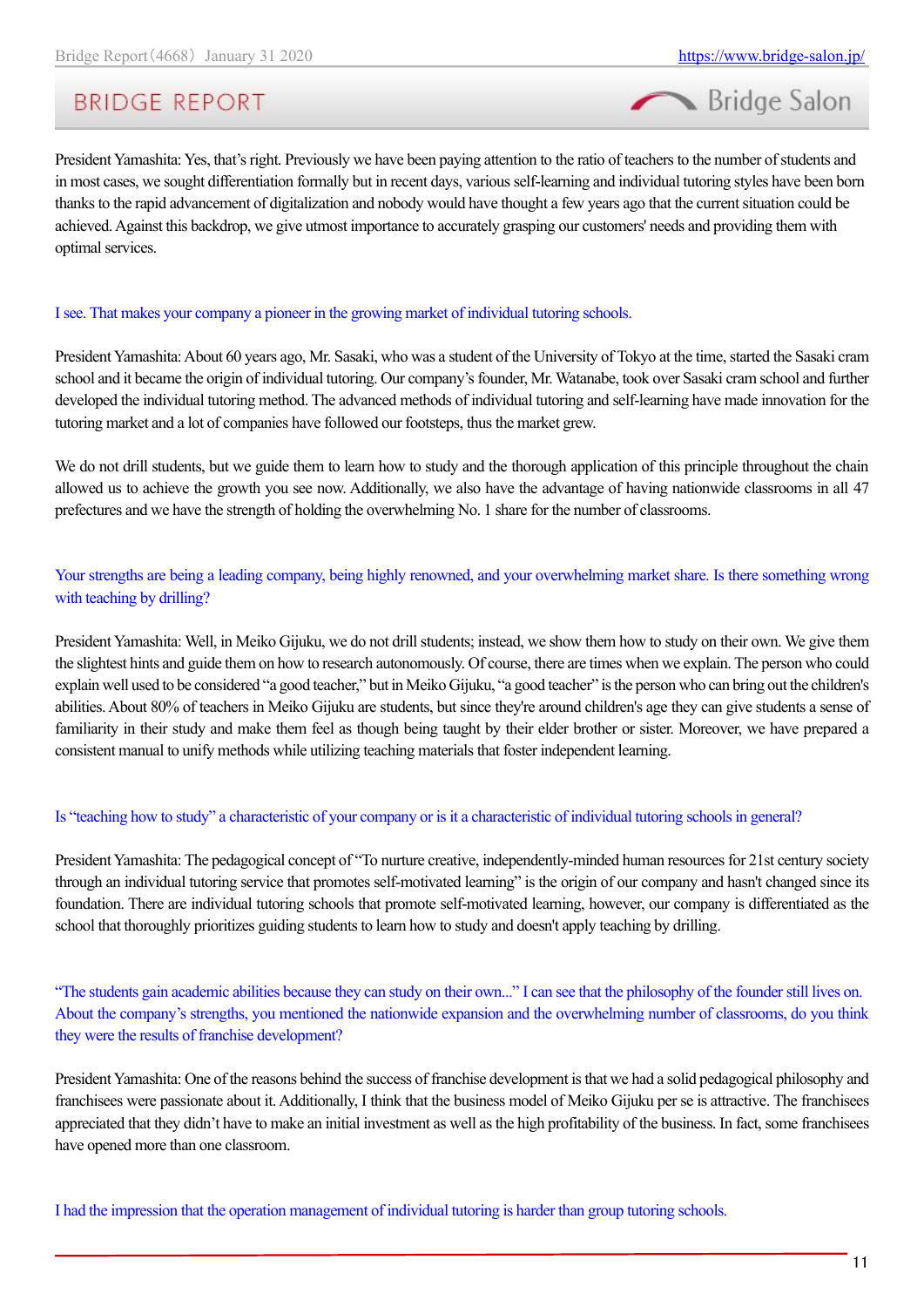Bridge Salon

# **BRIDGE REPORT**

President Yamashita: A teacher is in charge of teaching about 3 students at Meiko Gijuku, for example, the teacher can tutor a fifth-grade elementary student who studies math, a first-year junior high student who studies math, and a third-year junior high school student who studies English. We are able to do that like this. We do not use only one teacher for a student, we always allocate many teachers for only a student, so we can respond flexibly to students.

Moreover, Meiko Gijuku doesn't require a lot of space for classrooms and we operate by renting a place with an area of about 25 tsubo  $(82.5 \text{ m}^2)$ , which makes classrooms inexpensive and allows easier relocation depending on the situation such as deteriorating properties, changes in the business region.

I see. I can see that your financial standing is good because of the fact that the cash flow of the tutoring business is advantageous, also thanks to the franchise development, not to mention the light investment burdens associated with directly operated businesses.

|                              | Aug. 2012 | Aug. 2013 | Aug. 2014 | Aug. 2015 | Aug. 2016 | Aug. 2017 | Aug. 2018 | Aug. 2019 |
|------------------------------|-----------|-----------|-----------|-----------|-----------|-----------|-----------|-----------|
| Cash and bank deposits       | 5,931     | 7,122     | 7,363     | 7,345     | 4,633     | 7,822     | 6,508     | 7,495     |
| <b>Current Assets</b>        | 7,890     | 9,297     | 9,707     | 9,828     | 6,865     | 10,431    | 8,959     | 9,734     |
| <b>Noncurrent Assets</b>     | 7,304     | 7,259     | 6,860     | 8,852     | 10,105    | 8,883     | 9,723     | 10,030    |
| <b>Total Assets</b>          | 15,195    | 16,557    | 16,568    | 18,680    | 16,970    | 19,314    | 18,683    | 19,765    |
| Interest-bearing liabilities | 1,902     | 1,670     | 70        | 96        | 82        | 70        | 70        | 196       |
| Liabilities                  | 5,045     | 4,744     | 3,377     | 4,052     | 3,760     | 4,897     | 4,346     | 5,350     |
| Net Assets                   | 10,149    | 11,813    | 13,191    | 14,628    | 13,209    | 14,416    | 14,336    | 14,414    |
| Capital-to-asset ratio       | 66.6%     | 71.2%     | 79.4%     | 78.0%     | 77.4%     | 74.5%     | 76.6%     | 72.9%     |
|                              |           |           |           |           |           |           |           |           |

\*Unit: Million yen

Trends in Financial Situation

#### Cash Flows

|                    | FY 8/12  | FY 8/13  | FY 8/14  | FY 8/15  | FY 8/16  | FY 8/17  | FY 8/18  | FY 8/19 |
|--------------------|----------|----------|----------|----------|----------|----------|----------|---------|
| Operating CF       | 2,443    | 2,269    | 2,294    | 2,443    | 937      | 3,088    | 405      | 2,505   |
| Investing CF       | $-1,026$ | $-293$   | 262      | $-1,460$ | 115      | 1,136    | $-505$   | $-347$  |
| Free CF            | 1,416    | 1,976    | 2,556    | 982      | 1,052    | 4,224    | $-100$   | 2,158   |
| Financing CF       | $-1,158$ | $-1,033$ | $-2,427$ | $-922$   | $-2,486$ | $-1,108$ | $-1,088$ | $-829$  |
| Cash at the end of | 4,431    | 5,434    | 5,563    | 5,623    | 4,189    | 7,306    | 6,116    | 7,445   |
| the term, etc.     |          |          |          |          |          |          |          |         |

\*Unit: Million yen

\*The operating CF before taxes was 2,496 million yen for the term ended Aug. 2016 and 1,870 million yen for the term ended Aug. 2018.

### **4-2 Key strategies for Fiscal Year ending August 2020**

I would like to ask you about the key strategies for this term. I see you've raised the 4 points, "redevelopment of the Meiko Gijuku business," "expansion and strengthening of the existing business," "creation of the new business," and "reform of human resources and organizations" as the key strategies. Firstly, could you elaborate on the first strategy, "redevelopment of the Meiko Gijuku business"?

President Yamashita: Implementing a strategy boils down to whether you can do what needs to be done thoroughly. We are working on revising the teaching and class management methods including the manual and we are thorough. We ensure this through training and study sessions as well as itinerant coaching by supervisors and area managers. We believe that the basic cycle of appropriately doing what needs to be done such as the right teaching method and grade management is important. It is also important to study how to incorporate new technologies such as ICT teaching materials.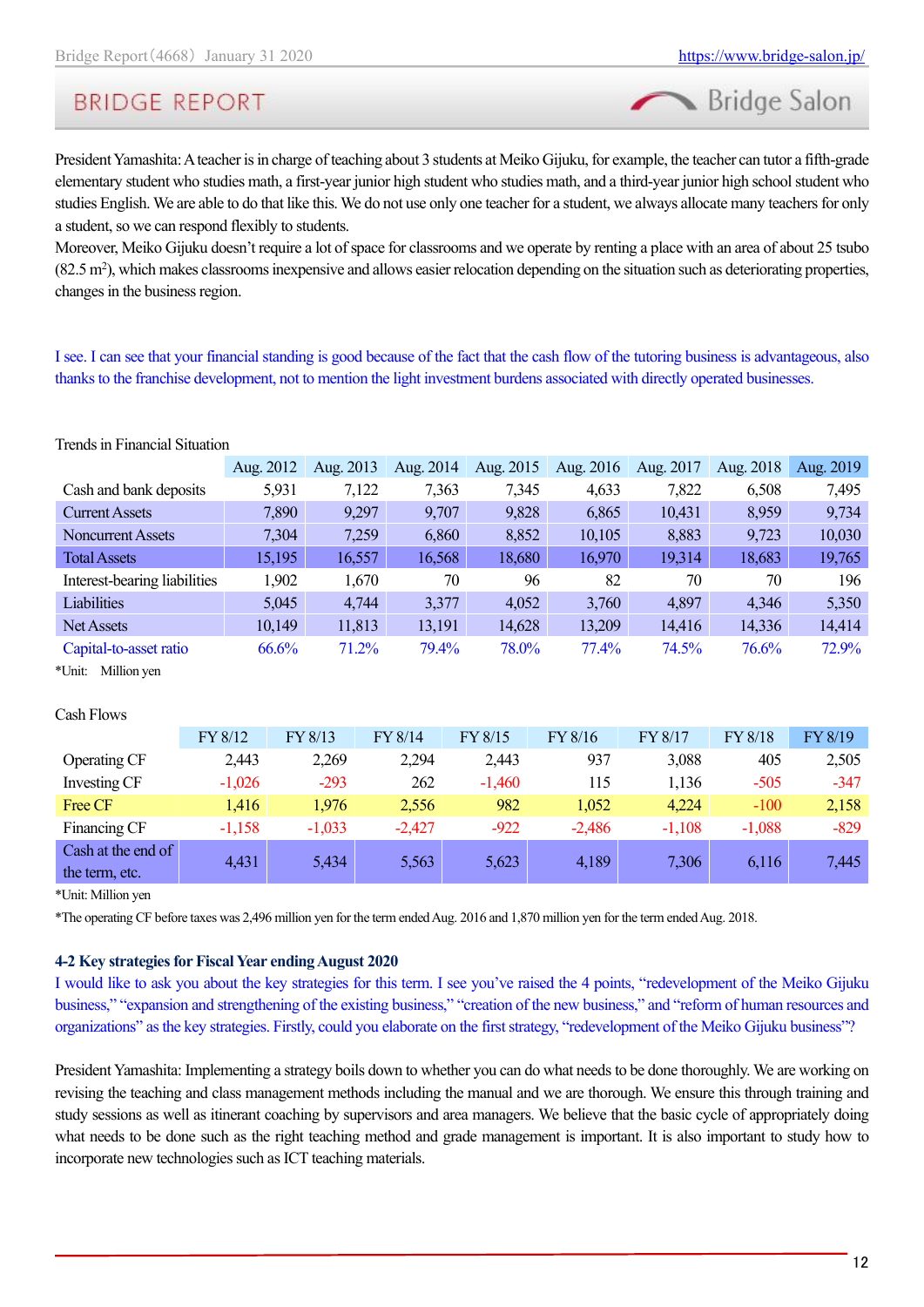

In Meiko Gijuku, we have something called "the review notebook", in which the students write "what they learned", "what they understood and how they understood it", etc. by myself. We have them keep a daily record of the results of their study so that they can refer back to what they became able to do and what they're not and build on it. Since they write these records in their own words, they will not only remember the class content but also will improve their expression skills. "The review notebook" is linked to the learning management system, "Meiko EPO (electronic portfolio)", and students can review it with their smartphones; also, students' learning can be shared with family members and teachers.

Furthermore, while some kids do well at studying, other kids don't. Similarly, there are kids who study diligently at home and others who don't study. The tutoring methods vary, but we prepare the manual and train the teachers on it as our know-how. The teachers' undiscriminating and high-quality teaching methods are indeed what defines the teaching methods that lead to even higher performance improvements. We plan to revolutionize the Meiko Gijuku business through grade management, student motivation management, teaching materials that incorporate ICT, and services assisting improving academic performance.

### So, firstly you are going to thoroughly establish the basics then integrate IT to hone the Meiko Gijuku business. I hear that as you proceed with the redevelopment of the Meiko Gijuku business, you have been focusing on a consistent marketing strategy.

President Yamashita: Until now marketing in the tutoring school industry has been focused around TV commercials, mass advertising, newspaper inserts, and distributing pamphlets near schools as regional strategies, etc. Nowadays, as the Internet became mainstream, the inquiries we receive through smartphones have increased and we are analyzing this business area.

We also inform the franchisees of the analysis results for the business area and draft strategies with supervisors while looking at the data. Additionally, the franchisees approach marketing according to each region and each classroom, as such, they consider limiting online marketing costs to certain amounts, choosing pamphlets over online ads when they see that it will have a greater effect, etc. On the other hand, they are separated by blocks, so we also plan advertisements and such, which include a record of success cases compiled by the franchisees in each block and the directly operated branches.

However, the goal of marketing strategies is not to get students to register; what they do next is what matters. We aspire to make students who newly register get satisfied and go to our school for a long period of time. It is important that they get higher grades and pass the exams for their desired school. We will make sure to offer a service that is satisfactory to both students and parents. In order to achieve that, improving the students' academic performance and helping them get good grades at periodical exams is not enough; it is important that we make sure they don't lose track of their goals by constantly reaffirming it, giving them adequate advice, and sharing necessary information with parents as needed. In other words, it is counseling. Meiko Gijuku is focusing on counseling and implements it regularly.

### **Expansion and strengthening of the existing business and creation of the new business**

So, you have integrated the effective marketing thanks to digital advertisements with marketing tailored for each region and the various timings and seasons. Now I would like to ask you about "expansion and strengthening of the existing business" and "creation of the new business." What do you think about expanding the Japanese language school business?

President Yamashita: As for the Japanese language school business, we are currently operating 2 schools. They have characteristics that the Waseda Edu Language School has an art class, while the JCLI Japanese Language school organizes Japanese language teachers training as well as Japanese preparatory classes for the "Specified skills" visa status, so they are able to stand out from other schools. The profitability has increased and student recruitment is progressing well. For the Japanese language school business, it's a school business where the number of students and the seating capacity are predetermined according to the school building's facilities, thus we think of M&A as an option for expanding the business.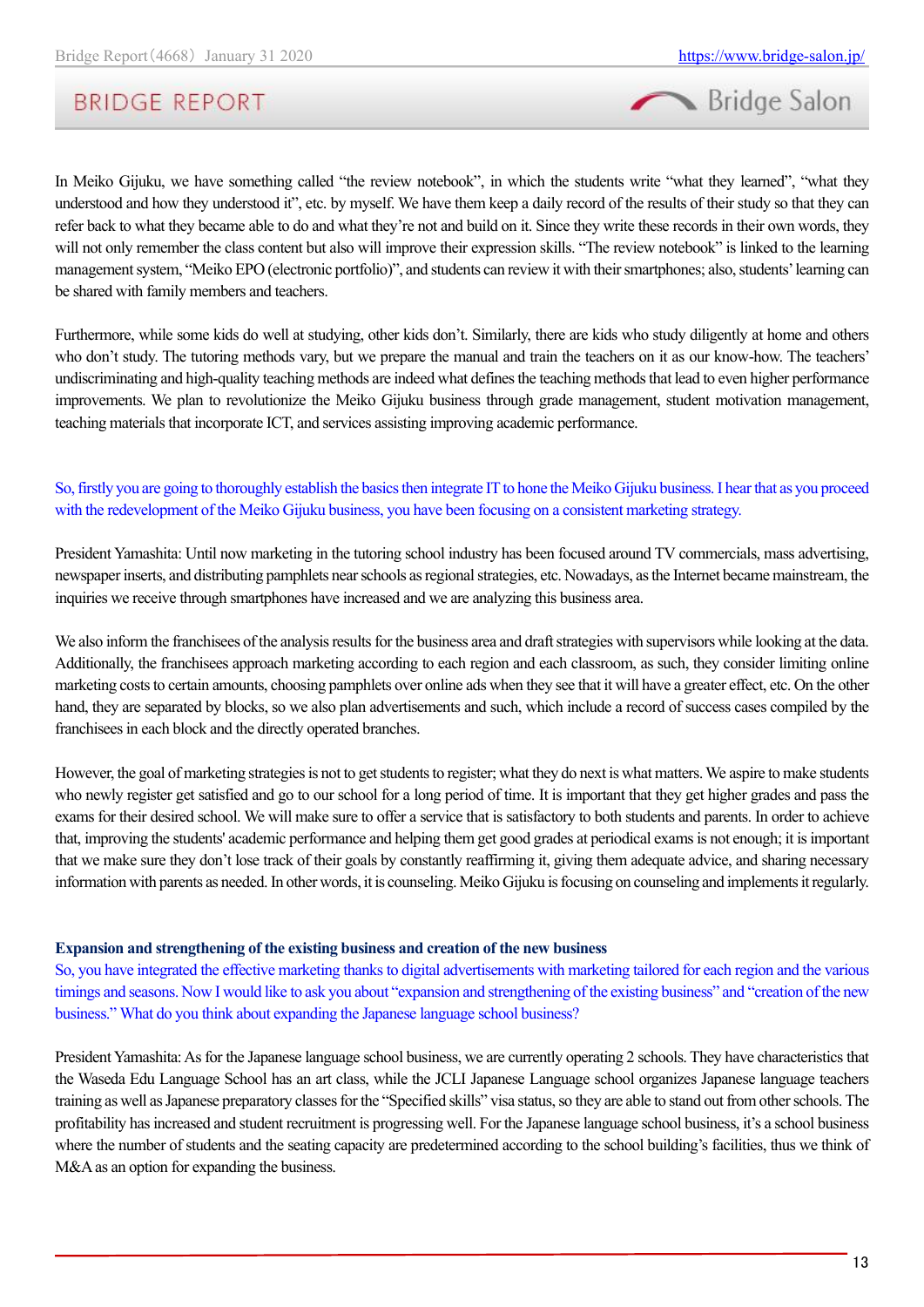



Furthermore, for the after-school childcare business, we currently have 25 facilities and the profit has been stable. Additionally, the inquiries from schools and municipalities have increased due to the increase of households where both parents are working and we plan to continue on expanding the business. Moreover, we have two initiatives to launch in the tutoring school business. We've already made a press release to announce that through alliances with other companies, we will start "Jiritsu Gakushu RED" with SPRIX Co., Ltd. (stock code: 7030) and deploy the new business type, "tyotto juku," with tyotto Inc. (Kawasaki-shi, Kanagawa, Representative Director: Koki Arai). We will start them this spring.

I see... Regarding business alliances, are you trying to meet demand that you weren't able to capture before by offering a variety of teaching and studying methods? I see you already have some achievements with the Waseda Academy Kobetsu School.

President Yamashita: We launched the Waseda Academy Kobetsu School in the winter of 2010. It currently has 48 classrooms. We believe that utilizing and combining our strengths, which are our know-how in individual tutoring and Waseda Academy's (stock code: 4718) know-how in exam preparation for highly selective schools will further expand the market and better meet the needs of our customers.

The company which we newly formed an alliance, SPRIX Co., Ltd., operates the individual tutoring school "Morijuku" which is specialized in improving students' academic performance and the IT education program "Jiritsu Gakushu RED." They had already started the franchise development for "Jiritsu Gakushu RED," but they were expecting to expand it more. That is when we decided to join forces to utilize our franchise know-how in order to deploy "Jiritsu Gakushu RED," together.

#### What are the differentiating characteristics of "tyotto juku"?

President Yamashita: "tyotto juku" does not hold classes. They manage the students' study progress and manage their motivation, which makes them an ideal independent learning school. That is also where our philosophies meet and what makes the business alliance compelling.

#### So, it's important that your philosophies match.

President Yamashita: It is important that this remains clear. We think about what is best for the future of our students and offer a variety of study methods to guide them so that they can be independent and have them choose the suitable one according to their needs. The concept is to provide study methods optimized for each individual.

Now I understand well the reason for the alliance. You explained earlier how subsidiaries are engaged in the Japanese language school business, but please tell us if there are any group companies that you expect to grow in the future. For instance, I know that one of the affiliated companies accounted for by the equity method, the Meiko Culture and Education Ltd, is operating in Taiwan.

President Yamashita: It has been only 3 years since we established business in Taiwan, but it's growing at a good pace and we're aiming to be the number one individual tutoring school.

The business in Taiwan is being operated through a joint-venture company, but they are a good partner. They are the No. 1 textbook company in Taiwan, Han Lin Group (Han Lin Publishing Co., Ltd.) and the group tutoring school, Baida Culture and Education Company Ltd. Group. The business condition in Taiwan where the company was established 3 years ago is the same as the condition when we first started individual tutoring in Japan 35 years ago. I wonder if we can call it the new era of individual tutoring; the shift from group to individual tutoring is underway.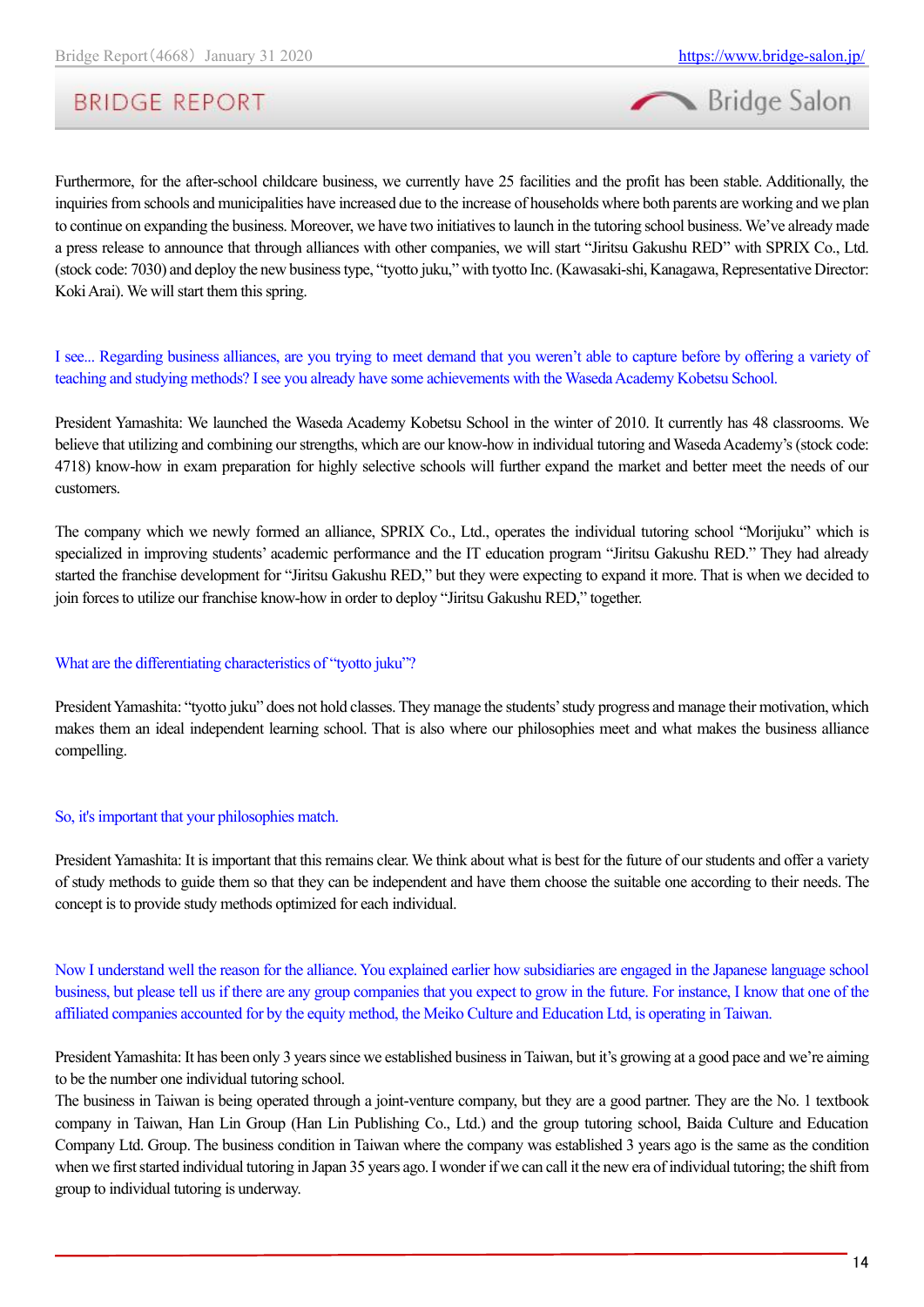

We are paying attention to business growth in Taiwan. Now can you tell us about "creation of the new business"? What are your plans for expanding the business domain?

President Yamashita: Currently, our services are mainly targeted at students from elementary school to high school, and we are looking forward to doing businesses that are more relevant to targeting preschoolers as well as working adults. Although we are not at a stage where I can give more details if there is a chance, we will certainly go for it.

I see. I understand that you are planning some measures for reform of human resources and organizations. You have mentioned training personnel, promoting diversity, systematizing the training and education programs, incorporating thorough hospitality, etc.

President Yamashita: Although the recruitment environment in recent years is known to be difficult, our employment of new graduates is smooth. Many of the students who work as teachers at Meiko Gijuku apply to join our workforce. They comprise about 40% of new employees. However, mid-career recruitment seems difficult for them just like everyone.

As for diversity, we have hired a female wrestler on August 1 last year as an athlete employee. She was the first top athlete we've hired. I think it is a good stimulus for employees to see an athlete go after their goals with all their might, and I hope that we can promote a sense of unity among them and vitalize the workplace as they gather to cheer for their athlete colleagues. We try to promote diversity and contribute to promoting sports by providing an environment that enables athletes to be at ease and focus on the competition.

Moreover, about creating an environment suitable for females to work, we are aware that in order to utilize the full potential of female workers we need to provide the environment that enables them to work for longer. Promoting paid holidays is one of the measures we're implementing. Furthermore, we are legally obligated to apply the shorter working hour system for female workers until their children turn three, but our company extends this period up to when the child is in the third year of primary school, according to each case. We also plan to increase female employees in managerial positions.

### **Implementing the policy for attractive dividends from capital**

Since your company is engaged in the sports business such as soccer schools, having athlete employees fits the image of a corporation that promotes sport, doesn't it? Additionally, I see that you are taking measures to utilize the capabilities of female employees. You also mentioned implementing attractive dividend policies as part of the process of improving the corporate value. In fact, you have been maintaining a high payout ratio.

President Yamashita: The basic concept is to give shareholders better returns through dividends. The consecutive dividend increase that has continued for 20 years has come to an end last year, however, I think that increasing dividends as the company grows is ideal, thus, for the shareholders' returns, we always keep it in mind to increase dividends.

The consecutive dividend increase has indeed stopped, but the dividend yield is still attractive. You also seem to have a shareholder benefit program.

President Yamashita: All our individual investors appreciate the shareholder benefit program.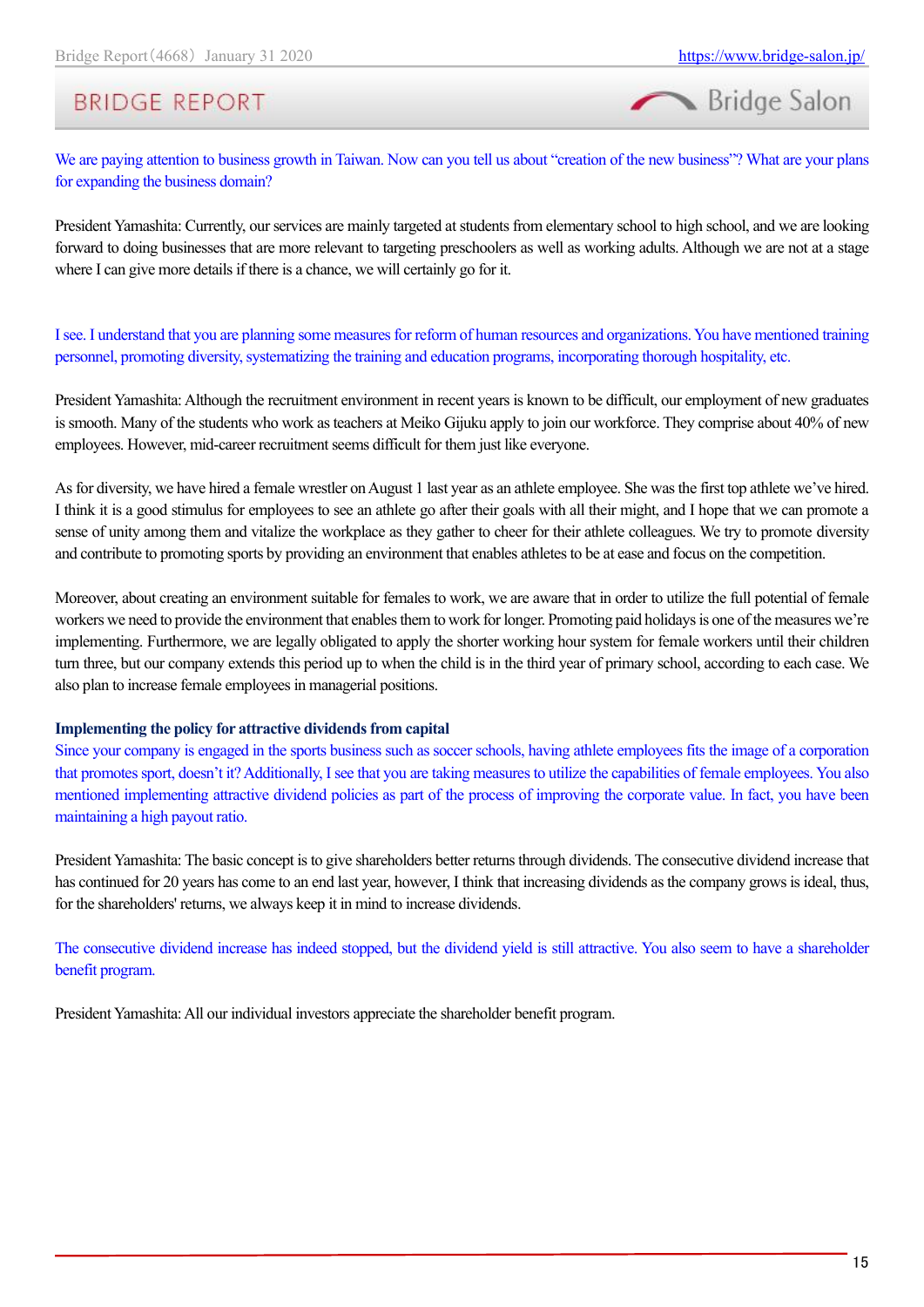**Bridge Salon** 

# **BRIDGE REPORT**



### **4-3 Forecast for Fiscal Year ending August 2020**

I would like to talk about the business performance for FY ending August 2020. The financial statement for the first quarter has been announced. Did the term ending August 2020 start as you expected?

President Yamashita: It is as expected, but we are not satisfied. For our mainstay the Meiko Gijuku business, the number of students in September last year, which is the start of this term, started below the same period last year and we couldn't make up for the gap within the first quarter.

As for full-year performance, recruiting students in the spring and summer seminars will be important, however, judging from the first quarter's results, we expect the full-year to go according to our predictions.

By the way, this term, the investments of 400 million yen will affect the profit; Will it affect the performance from the 2nd quarter onwards?

President Yamashita: The focus will be on the 2nd and 3rd quarters, but it is according to the current plan.

The first quarter has generally performed as forecasted and the business alliances are progressing well. However, I realize that you still have student recruitments in the spring and summer seminars, which will have a great impact on the full-year financial performance.

### **4-4 Message to investors**

Our time is almost over. Lastly, to wrap up this interview, what do you have to say to shareholders and investors?

President Yamashita: It is true that competition is increasing and the market conditions are becoming harsh, but I believe that the individual tutoring schools' market will continue to grow in the future. We will continue to hone what we have been building and will improve the quality of the services that we provide to our customers. Additionally, we will provide optimized studying methods tailored for each student thanks to utilizing alliances to develop various new brands. I wish that you expect good results from our new initiative.

So, you will hone your strengths that you've been building up, further increase customers' satisfaction, and expand the business by new approachesin the individual tutoring school market. Through these measures, you plan to continue to grow as the No. 1 Corporation in the individual tutoring school market while keeping the shareholders' returns in mind. Thank you for taking your valuable time to finish this long interview and for this interesting conversation. I sincerely wish for your success and more prosperity for MEIKO NETWORK JAPAN CO., LTD.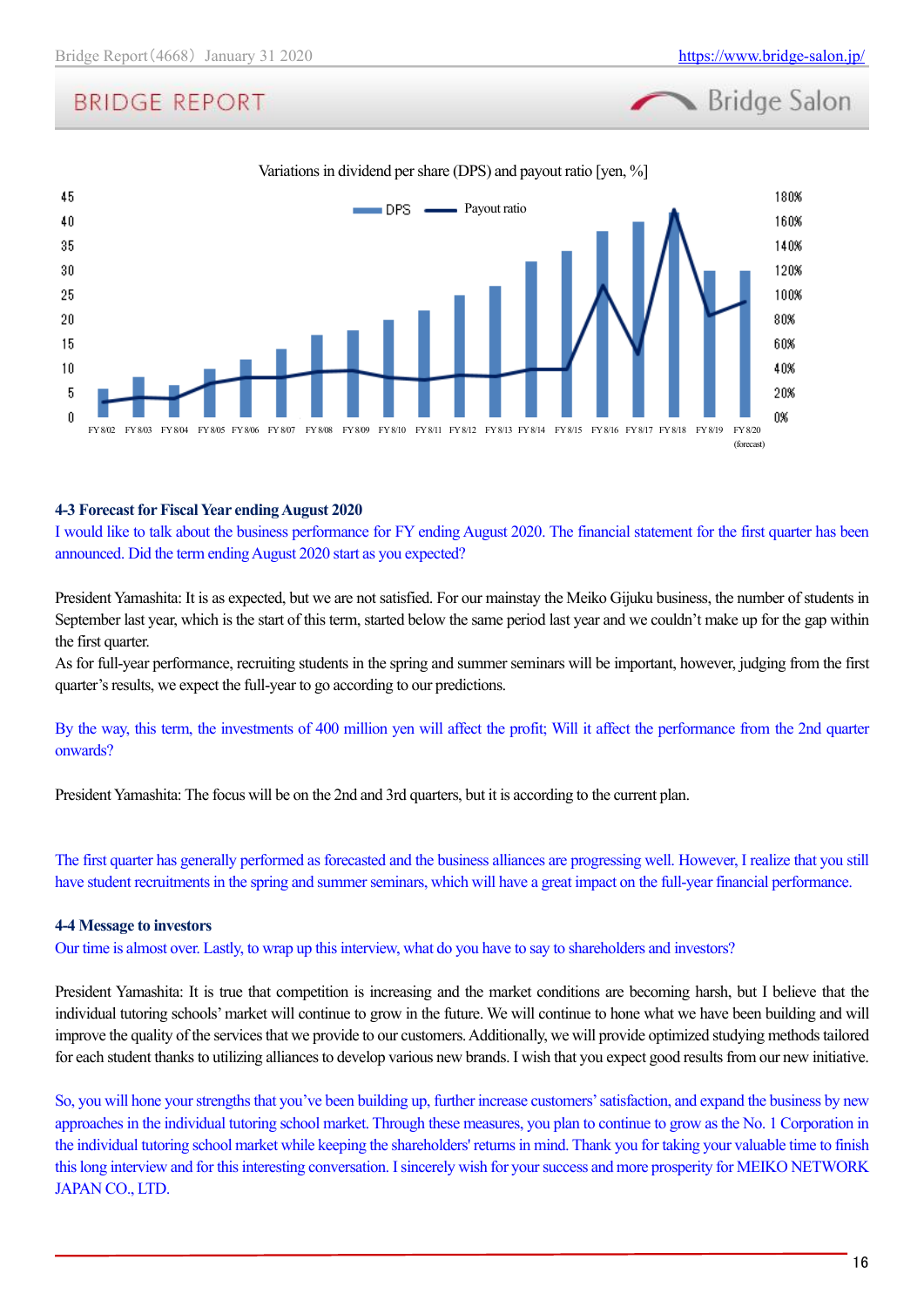

### <span id="page-16-0"></span>**5. Conclusions**

The private tutoring school market is growing, but the competition is getting fierce, and the needs for private tutoring are becoming diverse. In this situation, the performance of the company, too, is on a plateau, as it stopped increasing dividends in the term ended August 2019. In order to survive the competition, the company needs to fortify new educational services for changes in needs. Accordingly, the company formed alliances with SPRIX Co., Ltd. and tyotto Inc. in October last year. These two companies and Meiko Gijuku share the ethos of self-learning. SPRIX pursues a classroom operation system for private tutoring based on educational IT that does not rely on lecturers, and is excellent in developing systems for boosting academic performance and the production of educational textssuited for those systems. On the other hand, tyotto Inc. pursues the management of study progress and students' motivation, and is excellent in coaching know-how, ICT contents, and active learning contents. Under the shared management policy, the three companies plan to fuse the know-how to operate private tutoring schools and conduct the franchise business, which is a strength of Meiko Gijuku, and the strengths of the two companies, and expand the share in the promising private tutoring school market.

Also, in October last year, the company added the worker introduction business to Article 2 of the Articles of Incorporation (through the partial revision to the Articles of Incorporation). "The creation of the new business" is one of intensive strategies for the term ending August 2020. We would like to expect from their future developments as well as the above-mentioned collaborative business and the redevelopment of the Meiko Gijuku business, which is the management base.

### <span id="page-16-1"></span>**<Reference: Regarding Corporate Governance>**

### ◎**Organizational form and the composition of the boards of directors and auditors**

| Organizational form | Company with audit and supervisory board   |  |  |  |
|---------------------|--------------------------------------------|--|--|--|
| <b>Directors</b>    | 6 directors, including 2 outside directors |  |  |  |
| <b>Auditors</b>     | 3 auditors, including 3 outside auditors   |  |  |  |

### ◎ **Corporate governance reports**

### **Last updated on Nov. 19, 2019.**

### **Basic policy**

Our company continuously promotes managerial structure reforms to construct a flexible and transparent management organization that adapts to the new era. Moreover, our company plans to further strengthen corporate governance focused on the shareholder value by ensuring the transparency, soundness, and fairness of its management, implementing thorough risk management and improving accountability. Furthermore, our company's basic policy is to maximize the corporate value for all stakeholders including shareholders through the sustainable growth of our company group, the enhancement of the business model which demonstrates unique added value, and the strengthening of profitability via the collaboration of all the group companies. Our company's basic policy also includes the improvement of management transparency and efficiency. Hence, the company is working to establish a swift and efficient management and execution systems while balancing the management supervision and business execution systems. The company is also making efforts to achieve highly transparent management through the participation of outside directors. Additionally, the company established "The MEIKO NETWORK JAPAN Group Corporate Governance Code Guideline" and published it on the company website to clarify the status of the efforts and policies related to each principle of the corporate governance code, fulfill the fiduciary responsibilities and to provide accountability.

<http://www.meikonet.co.jp/investor/governance/index.html>

### **<Reasons for Non-compliance with the Principles of the Corporate Governance Code (Excerpts)>**

The company follows all the principles of the corporate governance code.